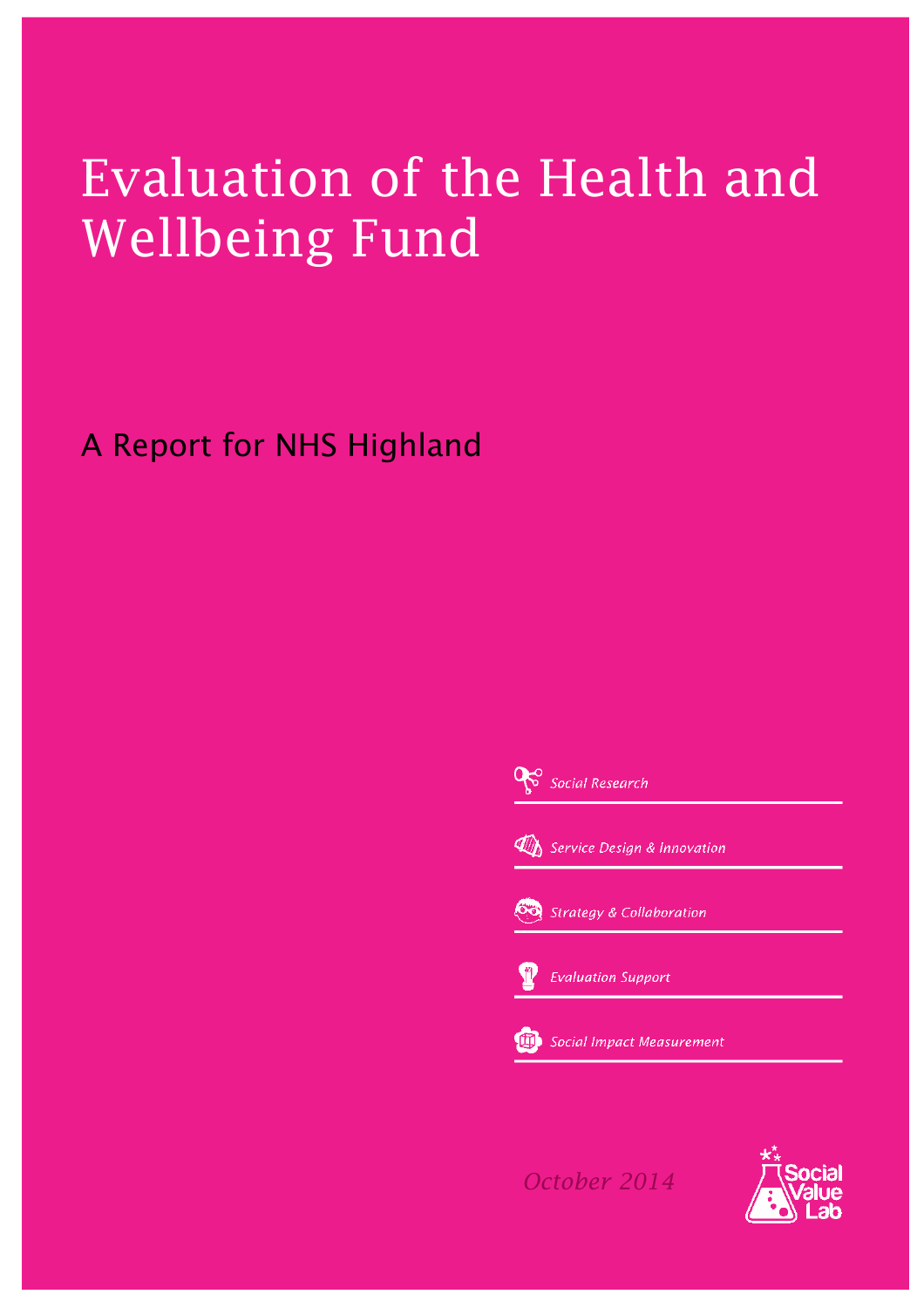This report has been prepared by Social Value Lab on behalf of NHS Highland.

The report presents the findings from the evaluation of NHS Highland's Health and Wellbeing Fund.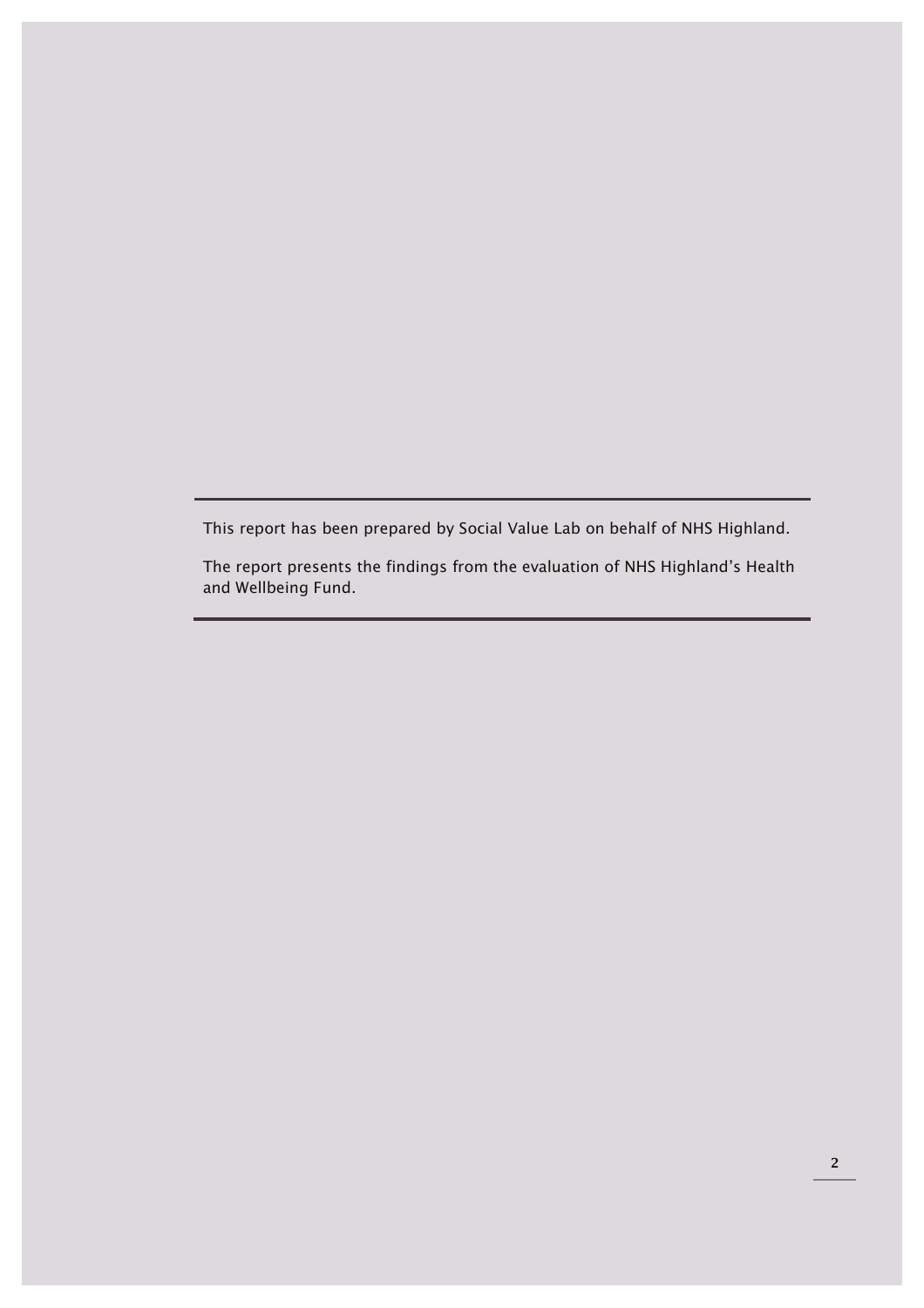# Index /

| 1: Introduction                  |    |
|----------------------------------|----|
| 2: The Health and Wellbeing Fund | 3  |
| <b>3: Impact on Communities</b>  |    |
| 4: Impact on Organisations       | 10 |
| 5: Perceptions of the HWF        | 13 |
| <b>6: Case Studies</b>           | 28 |
| <b>7: Conclusions</b>            | 31 |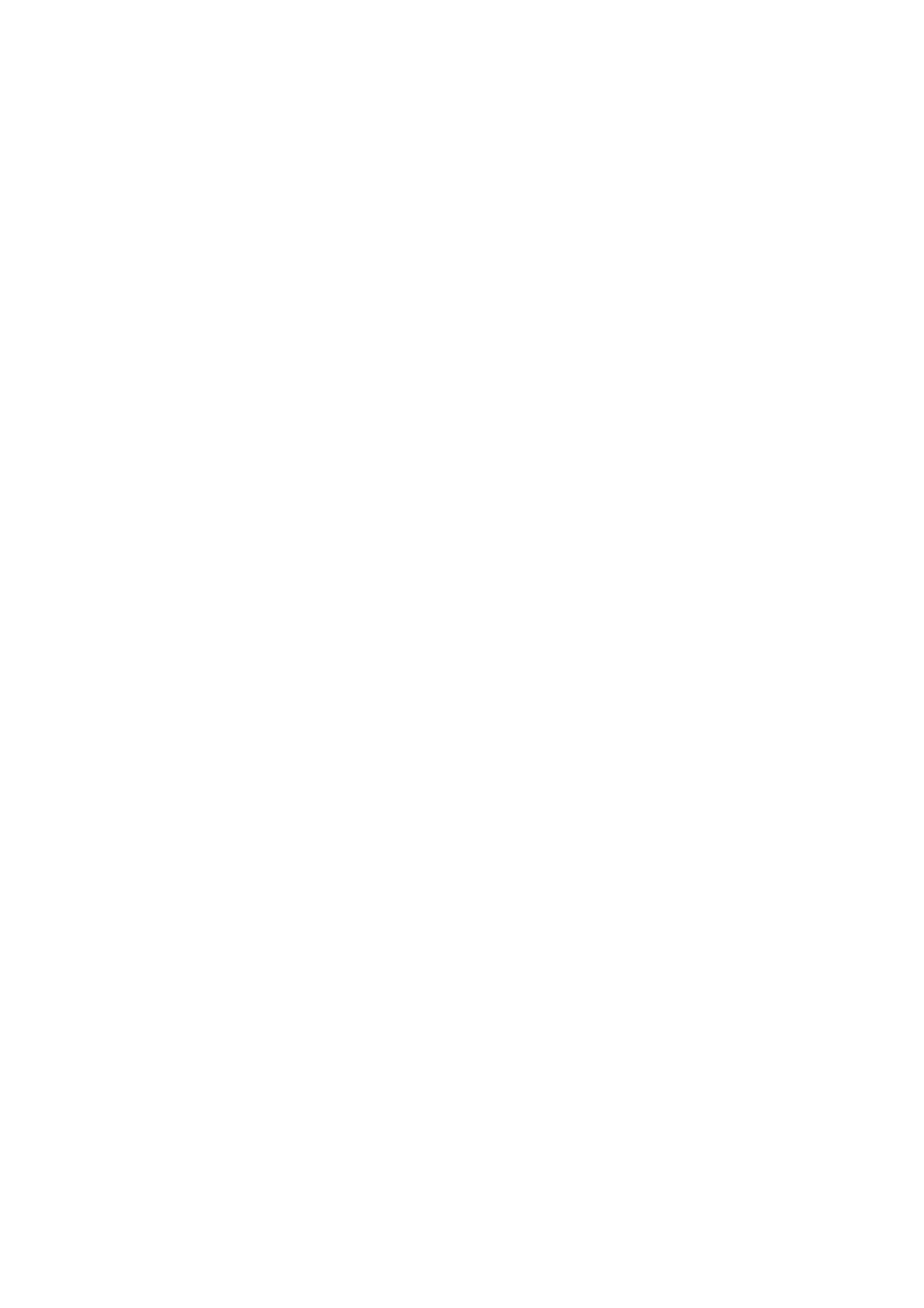### 1: Introduction

This report describes the impact of NHS Highland's Health and Wellbeing Fund (HWF) created to offer support to various local organisations and community projects.

#### NHS Highland

NHS Highland is one of Scotland's 14 regional health boards. NHS Highland covers an area of 32,500 square kilometres and services a population of 320,000. This makes it one of the largest and most sparsely populated Health Boards in the UK.

NHS Highland is responsible for the provision of healthcare in the area through the provision integrated health and social care, there is a focus on prevention, anticipation and supported self-management.

#### The Health and Wellbeing Fund

NHS Highland has established the Health and Wellbeing Fund (HWF) in Argyll and Bute Community Health Partnership (CHP), a fund for small grants to support community-based initiatives.

The HWF provides small grants up to £3,000 to community-based projects in Argyll and Bute for upstream preventative health improvement activities to support the Strategic Priorities of the Argyll and Bute Joint Health Improvement Plan.

#### Study Objectives

NHS Highland has commissioned Social Value Lab to undertake an evaluation of the Health and Wellbeing Fund in the

period covering the financial years 2012/13 and 2013/14.

The principal aim of this study is to help NHS Highland and partners to understand the impact of the HWF on the funded organisations and the local communities in Argyll and Bute.

NHS Highland will use this evaluation to:

- Assess whether the fund has achieved its intended outcomes.
- Evidence the wider impact of the Fund on the communities in Argyll and Bute.
- Explore the contribution of the Fund to the longer-term sustainability of the funded projects.
- Prove the value for money of the Fund.

#### Study Method

The study was carried out by Social Value Lab between June and September 2014. It was based on a qualitative research design that involved a number of main stages.

- Desk-based review of the HWF monitoring information.
- Desk-based review of the 37 case studies produced by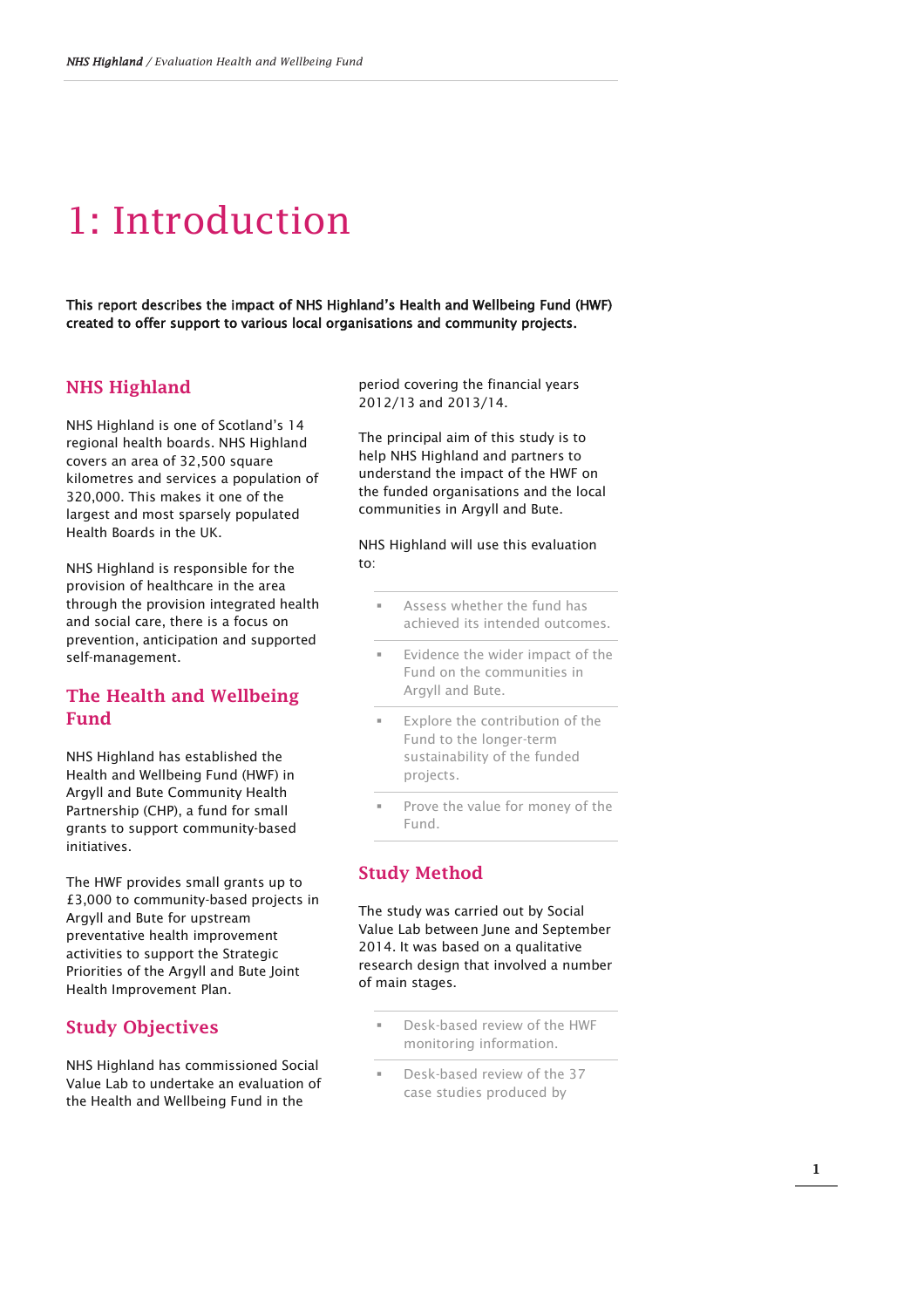funded projects as part of their end-of-grant report.

- **Focus group discussion and** face-to face interviews with the Network Co-ordinators and NHS Highland/Argyll & Bute CHP Health Improvement Principal.
- **Survey of the Local Health and** Wellbeing Network members with 57 responses, including those that have received funding (42) and those who have not (15).

The findings of the evaluation are set out in the following pages.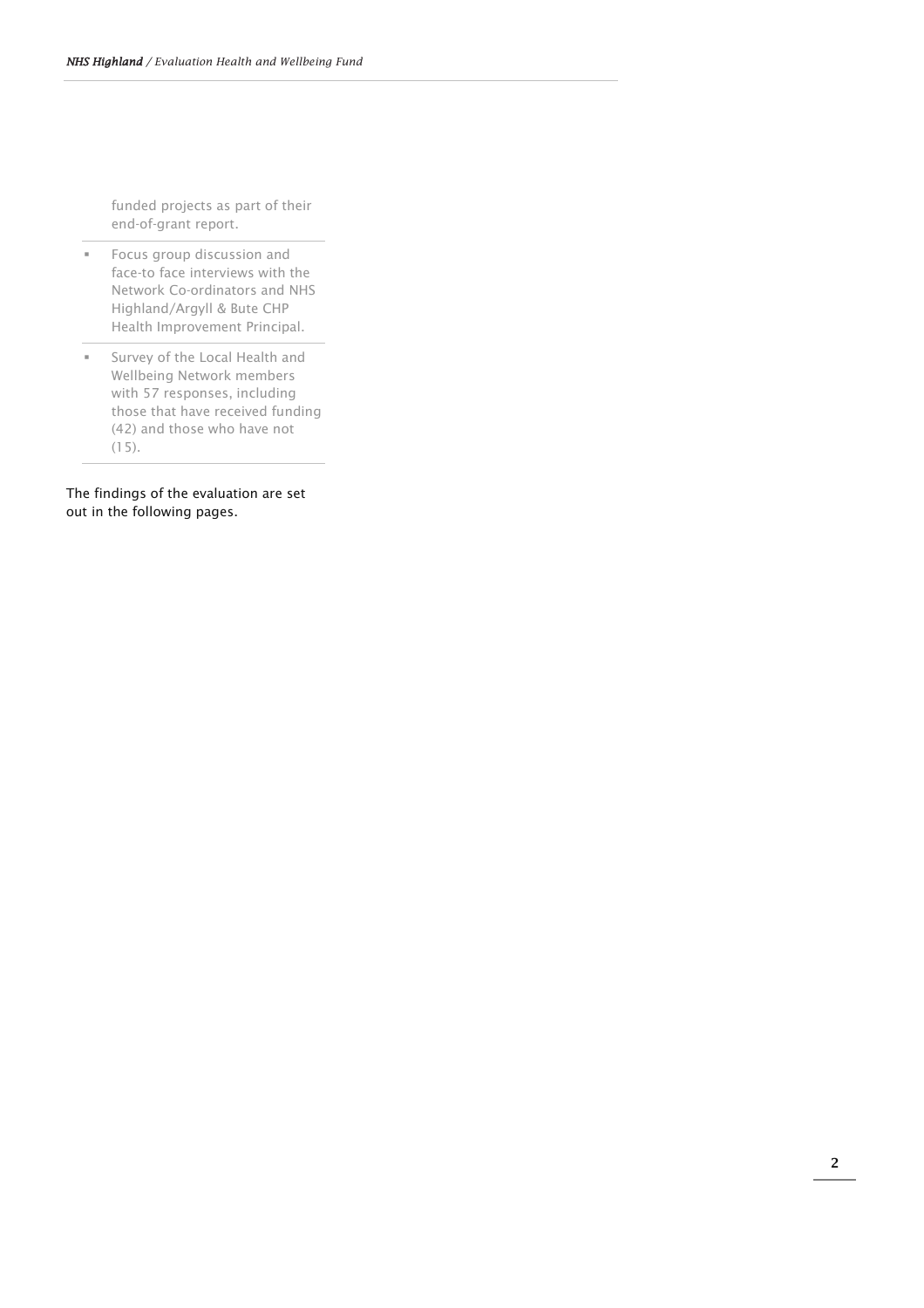## 2: The Health and Wellbeing Fund

#### This Section describes the Health and Wellbeing Fund and analyses some of its characteristics.

The HWF is established to resource community based upstream preventative health improvement activities. It is funded by NHS Highland and delivered by the Argyll and Bute Community Health Partnership through the Health and Wellbeing Partnership.

The Fund aims to address the eight Strategic Priorities<sup>[1](#page-6-0)</sup> as outlined in the Joint Health Improvement Plan 2013  $-2016^2$  $-2016^2$  $-2016^2$ :

- Health Inequalities reducing inequalities in social, economic and environmental determinants on health
- Alcohol & Drugs reducing the harm caused by alcohol and drugs misuse, incl. prevention
- Healthy Weight reducing illness due to obesity and promoting a healthy lifestyle
- Mental Health improving mental health and wellbeing

<span id="page-6-0"></span><sup>1</sup> The last two Strategic Priorities (Teenage Transition and Older People have been added in 2012/13

I

<span id="page-6-1"></span> $2$  Being the healthiest we can be in Argyll and Bute, Joint Health Improvement Plan 2013 – 2016, Argyll and Bute Health and Wellbeing Network.

- Smoking Prevention reducing the smoking population
- Early Years ensuring the healthy development of young children and their parents/carers
- Teenage Transition supporting young people with their transition from childhood into adulthood
- Older People supporting older people to live longer in their community

The Fund is administered by the Health and Wellbeing Partnership who distributes the grant across the seven Health and Wellbeing Networks using a formula based on the NHS National Resource Allocation Committee (NRAC) resource allocation formula.

In the period covered by this evaluation, the years 2012/13 and 2013/14 a total amount of £163,581 was distributed across 148 projects.

#### Figure 2.1 shows the distribution of the amount of funding

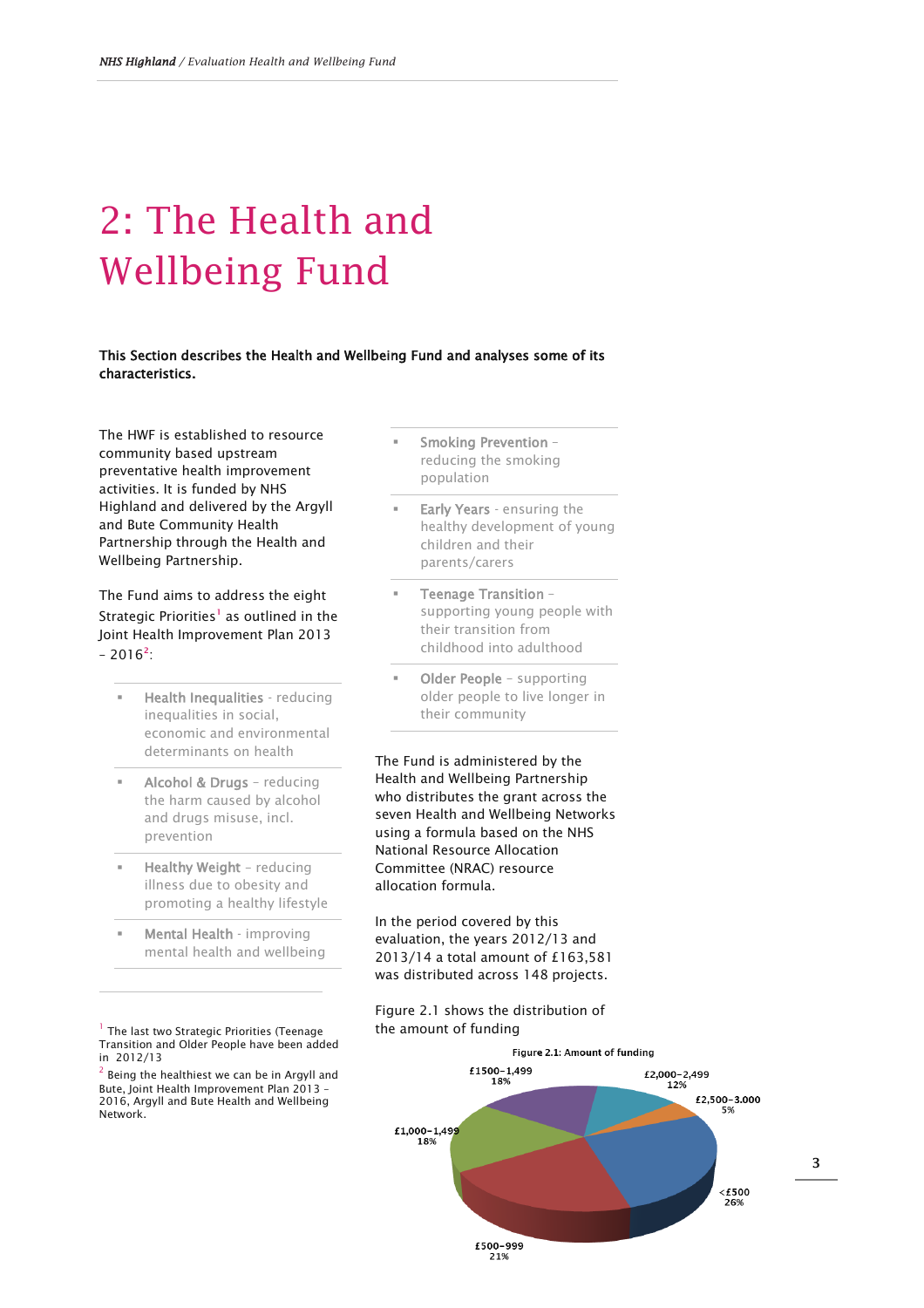The average grant was £1,105. The largest amount was £3,000 and the smallest £84.

Figure 2.1 shows that just over a quarter (26%) of the grants was under £500, and almost half (47%) under £1,000.

Table 2.1 shows the distribution of funding across the seven areas.

 $\mathbf{r}$ 

 $\bar{1}$ 

#### TABLE 2.1: DISTRIBUTION OF FUNDING

 $\mathbf{r}$ 

|                            | 2012/13 | 2013/14 | Total    |
|----------------------------|---------|---------|----------|
| Bute                       | £5,700  | £4.275  | £9,975   |
| Cowal                      | £18,500 | £12,420 | £30,920  |
| Helensburgh<br>& Lomond    | £23,625 | £16,213 | £39,838  |
| Islay                      | £4,421  | £3.390  | £7.811   |
| Kintyre                    | £10,694 | £6,973  | £17,667  |
| Mid Argyll                 | £13,736 | £7,970  | £21,707  |
| Oban, Lorne<br>& the Isles | £20,502 | £15,162 | £35,664  |
| Total <sup>3</sup>         | £97.178 | £66.403 | £163,581 |

Figure 2.2 shows the distribution of the total funding across the seven areas.



<span id="page-7-0"></span> $3$  The normal amount of funding available for the HWF is around £71k per year. Financial arrangements in Argyll and Bute, however, affected the actual allocations (budget underspent in other areas was re-allocated to HWF in 2012/13 and 2013/14 budget was cut to meet with overall budget savings).

Each of the seven areas has a Local Health and Wellbeing Network, supported by a Health and Wellbeing Network Co-ordinator, who have a remit to support community groups and initiatives with applying for the HWF and implementing the funded projects.

The grant decisions are made by the Local Health and Wellbeing Networks. The proposals are scored by a Scoring Panel consisting of at least three Network members that are not applying for funds, based on six criteria:

- Priority the link with one or more of the Strategic priorities.
- Rationale evidence of need for the project.
- Value for money ensuring the best use of the resources.
- Evaluation having a method to demonstrate the success of the project.
- Sustainability can the project be sustainable in the long term.
- Partnership working links with other partners.

The ultimate funding decision is made in an open Local Health and Wellbeing Network meeting, where the proposal is discussed and local knowledge can be applied.

"I think that the way the funding is spread out is the way forward, I feel it's good to get to the meetings to hear from each of the individual groups, what they are spending the money.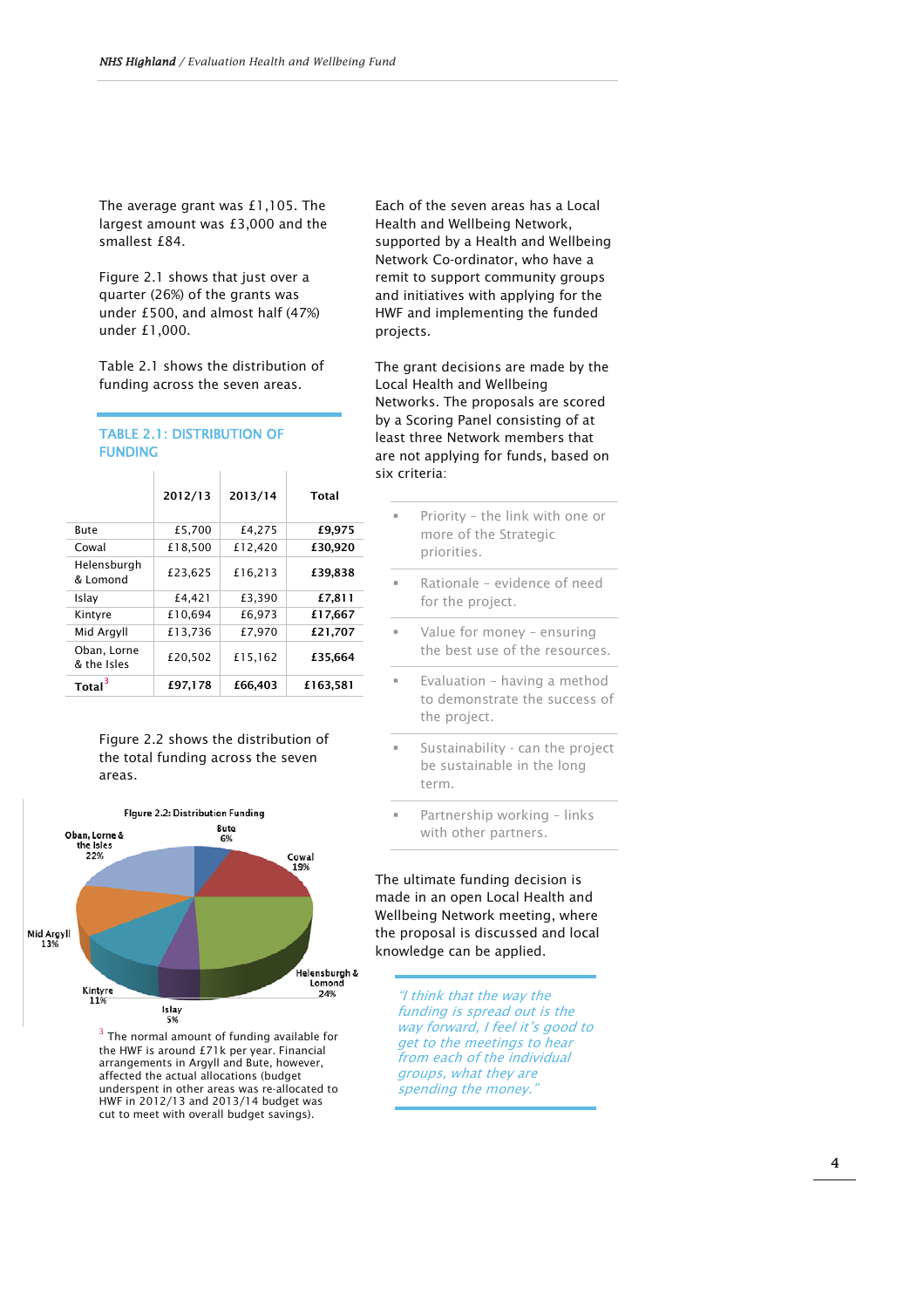#### Administration

The administration of the HWF involves the NHS Highland's Health Improvement Principal, the Public Health Administrator and its Finance Team, as well as the seven Local Network Co -ordinators.

It is estimated that approximately one day per month of the time of the Health Improvement Principal is spend on the administration and monitoring of the Fund, one day per week of the Public Health Administrator's time and one day per month of the Financial team. This amounts to a financial cost of up to £5,000 per year.

The Network Co -ordinators spend most of their time on HWF -related activity in three distinct roles: application support, support with the implementation of funded projects and administration such as scoring panels and meetings. The Fund is estimated to take up at least 50% of their time, amounting to a cost of at least £17,500 per year.

There are also unquantifiable costs for recipients in completing the application form and monitoring requirements.

In total the minimum administration cost of the Fund is estimated to be in the region of £22,500 per year, which seems disproportionate to the grant amount (£66k in 2013/14). This was also commented on by some of the funded projects.

Less accountability and more trust in the applicants for the grants.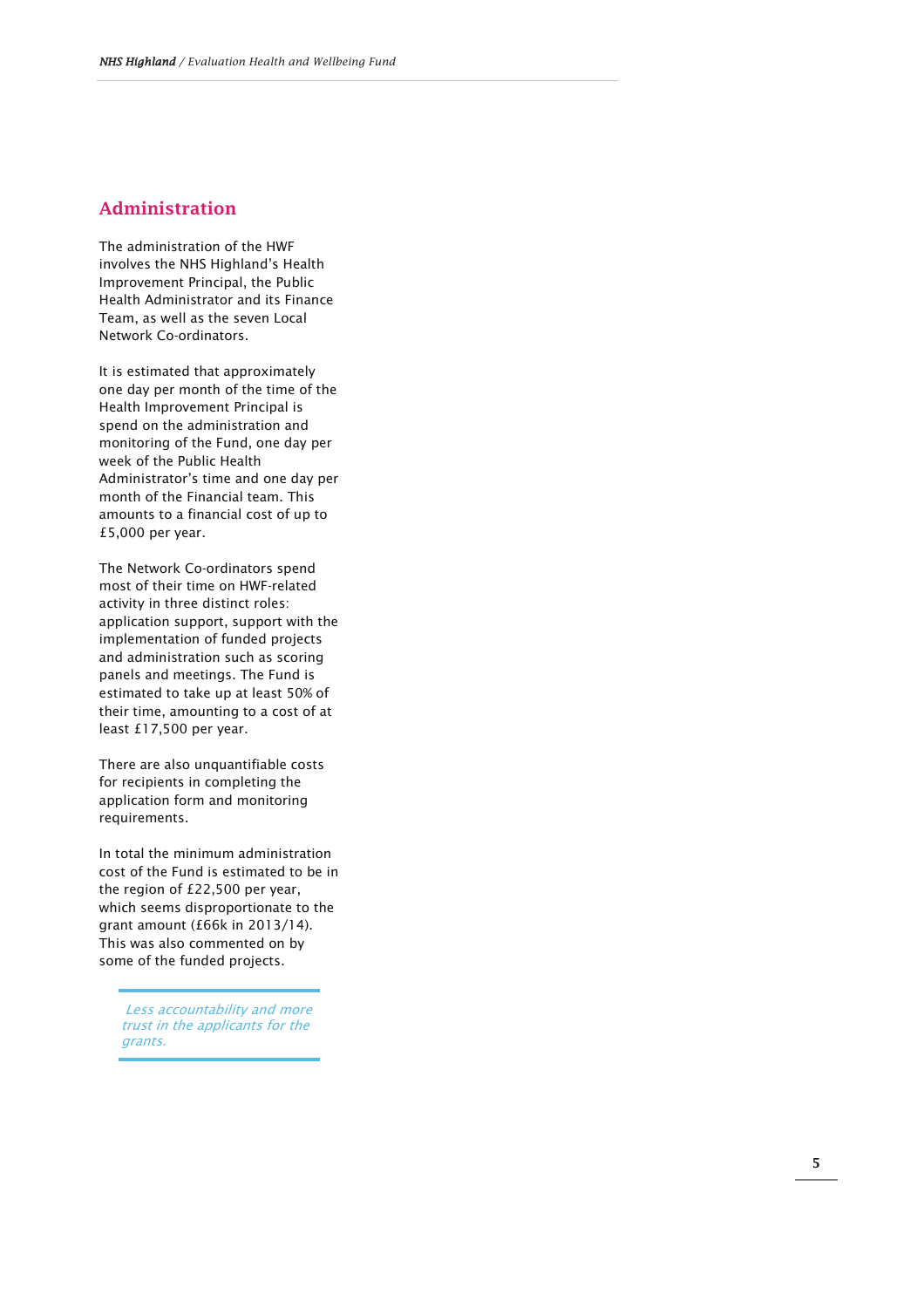### 3: Impact on Communities

This Section draws on the impact data from the end-of grant reports and the result of the survey of funded projects and reports on the impact of the HWF on the communities in Argyll and Bute.

#### Strategic Priorities

The HWF addressed the strategic priorities set out in the Joint Health Improvement Plan. Table 3.1 shows the distribution of projects across the priorities. Most projects addressed more than one strategic priority.

#### TABLE 3.1: STRATEGIC PRIORITIES

| <b>Strategic Priority</b>       | No.<br><b>Projects</b> | ℅   |
|---------------------------------|------------------------|-----|
| Health Inequalities             | 126                    | 85% |
| Mental Health                   | 122                    | 82% |
| Healthy Weight                  | 79                     | 53% |
| Early Years                     | 59                     | 40% |
| Alcohol & Drugs                 | 28                     | 19% |
| Older People <sup>4</sup>       | 25                     | 17% |
| <b>Smoking Prevention</b>       | 17                     | 11% |
| Teenage Transition <sup>3</sup> | 17                     | 11% |

Table 3.1 shows that the HWF achieved outcomes under all strategic priorities. However, the impact of the Fund has been greatest in addressing Health Inequalities (85%), Mental Health (82%) and Healthy Weight (53%).

<span id="page-9-0"></span><sup>4</sup> Older People and Teenage Transition have been introduced as a strategic priority for the HWF in 2013/14, therefore there are no projects identified under these priorities for 2012/13.

I

#### Evidence from Project Monitoring Data

As part of the ongoing project monitoring of the HWF, case studies have been prepared by the projects as part of their end-of-grant report. We have analysed the 37 case studies completed so far (25% of the total projects).

Naturally, the content, level of information and focus on impact varies widely across the 37 case studies. We have analysed these case studies to provide evidence of impact on the community. Table 3.2 shows the outcomes achieved by the projects emerging from the case studies.

#### TABLE 3.2: OUTCOMES FROM END-OF-GRANT REPORTS

| Outcome                                        | %   |
|------------------------------------------------|-----|
| Increased skills/knowledge                     | 43% |
| More activities for young people               | 41% |
| Increased confidence                           | 32% |
| Increased social interaction/less<br>isolation | 32% |
| Increased fitness                              | 32% |
| Improved mental health                         | 30% |
| More activities for community<br>members       | 19% |
| More volunteering opportunities                | 16% |
| Improved physical health                       | 14% |
| Healthier eating                               | 14% |
| Improved the lives of families                 | 14% |
| More arts, music and cultural<br>activities    | 14% |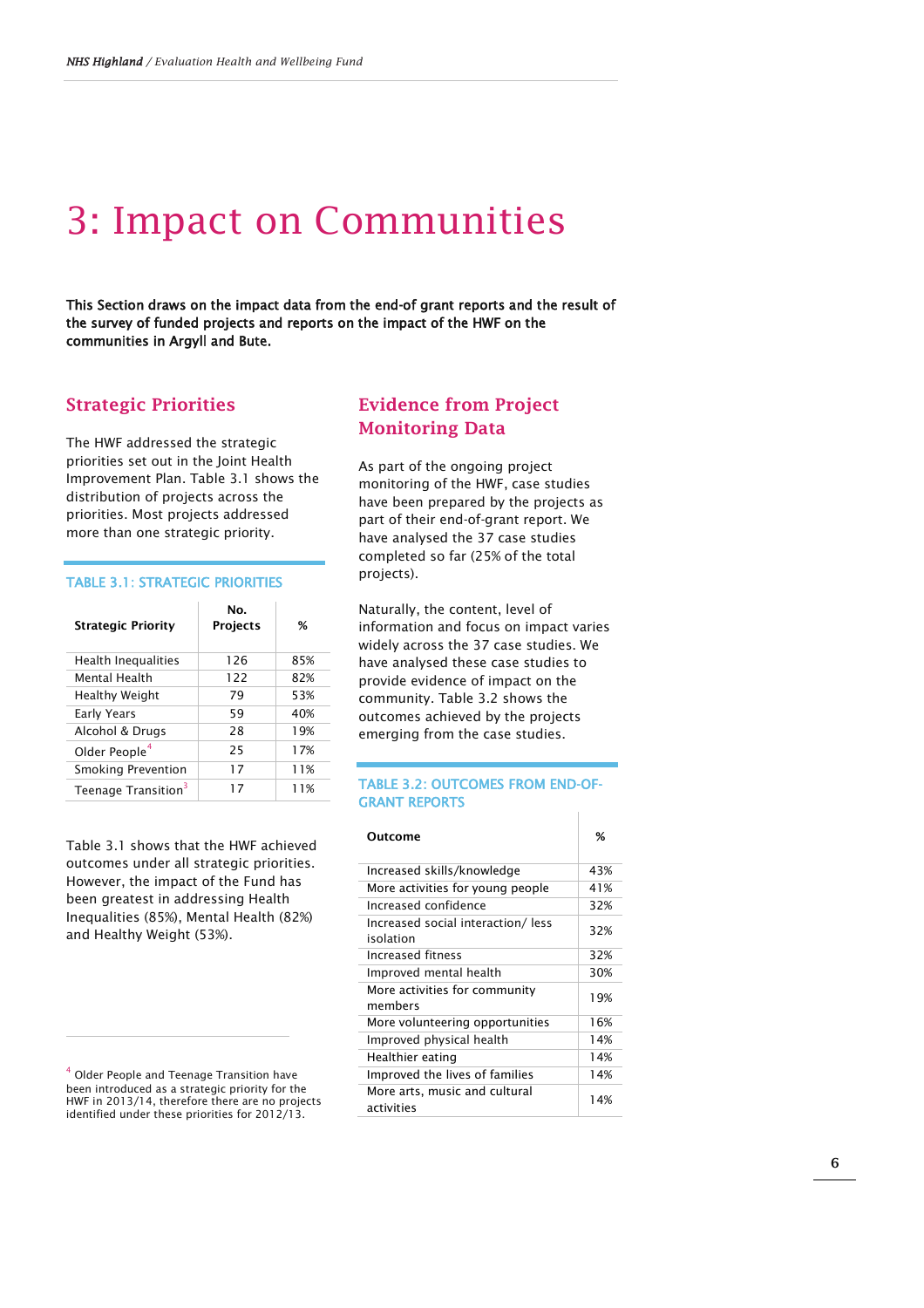| Outcome                                                           | ℅   |
|-------------------------------------------------------------------|-----|
| More activities for elderly people                                | 14% |
| Reduced alcohol misuse                                            | 11% |
| Reduced inequalities                                              | 8%  |
| Increase quality of life for people<br>with physical disabilities | 8%  |
| Improved the natural environment                                  | 8%  |
| Reduced drug misuse                                               | 5%  |
| Healthier development of babies<br>and young children             | 5%  |
| Elderly people living longer at their<br>own home                 | 5%  |
| Reduced smoking                                                   | 3%  |
| Weight loss                                                       | 3%  |
| Supported people from ethnic<br>minority background               | 3%  |
| Improved the physical environment                                 | 3%  |
| Brought visitors into the area                                    | 3%  |
| Made people more safe in the<br>community                         | 3%  |
| Improved fire safety                                              | 3%  |
| Helped people accessing health<br>services                        | 3%  |
|                                                                   |     |

Table 3.2 shows that the relatively small amounts of the HWF grant has had a wide range of impacts on the communities of Argyll and Bute, achieving health benefits and addressing health inequalities. The following pages will expand on the most frequently occurring outcomes.

#### The most frequently emerging outcome is the transfer of skills and knowledge (43%).

For some projects this was the main aim, such as for the production of a short film on the dangers of smoking to oral health, the Health Tent providing health information at the Islay Show, or the Waverley Silver Surfers project that taught IT skills to elderly people.

"People have had a whale of a time on the IT course and many are now confidently using Skype, Facebook and surfing the net.

For other projects skills and knowledge transfer was just a part of the project. This was the case for example for Tarbert Community Woodland, where the HWF provided the fencing enabling school children to do tree planting and creating a pond.

Another example is Positive Eating for a Healthy Life in Kintyre, where the increased cooking and budgeting skills were subordinate to the health benefits of eating healthy.

Activities for young people came up in 41% of the projects. This included diversionary activities such as the Green Gym project in and around Dunoon for young people who are homeless or have addiction issues, or providing activities for young people in remote, rural places, such as the Family Fun Days on the Isle of Mull.

> "This is a really good idea for something to do in the holidays.'

Around a third of the projects (32%) have led to an increase in confidence of the beneficiaries. An example of this is the Everyday mindfulness project, where the HWF enabled four Mindfulness Based Stress Reduction sessions for a group of twelve carers in Cowal and Bute, which made them more confident to cope with their caring responsibilities.

"Fantastic in relation to being a carer, I feel more able to cope with daily challenges.'

Another example is the swimming lessons for adults with physical disabilities in the Mid Argyll Community Pool.

"I need to use compression sleeves on both arms for my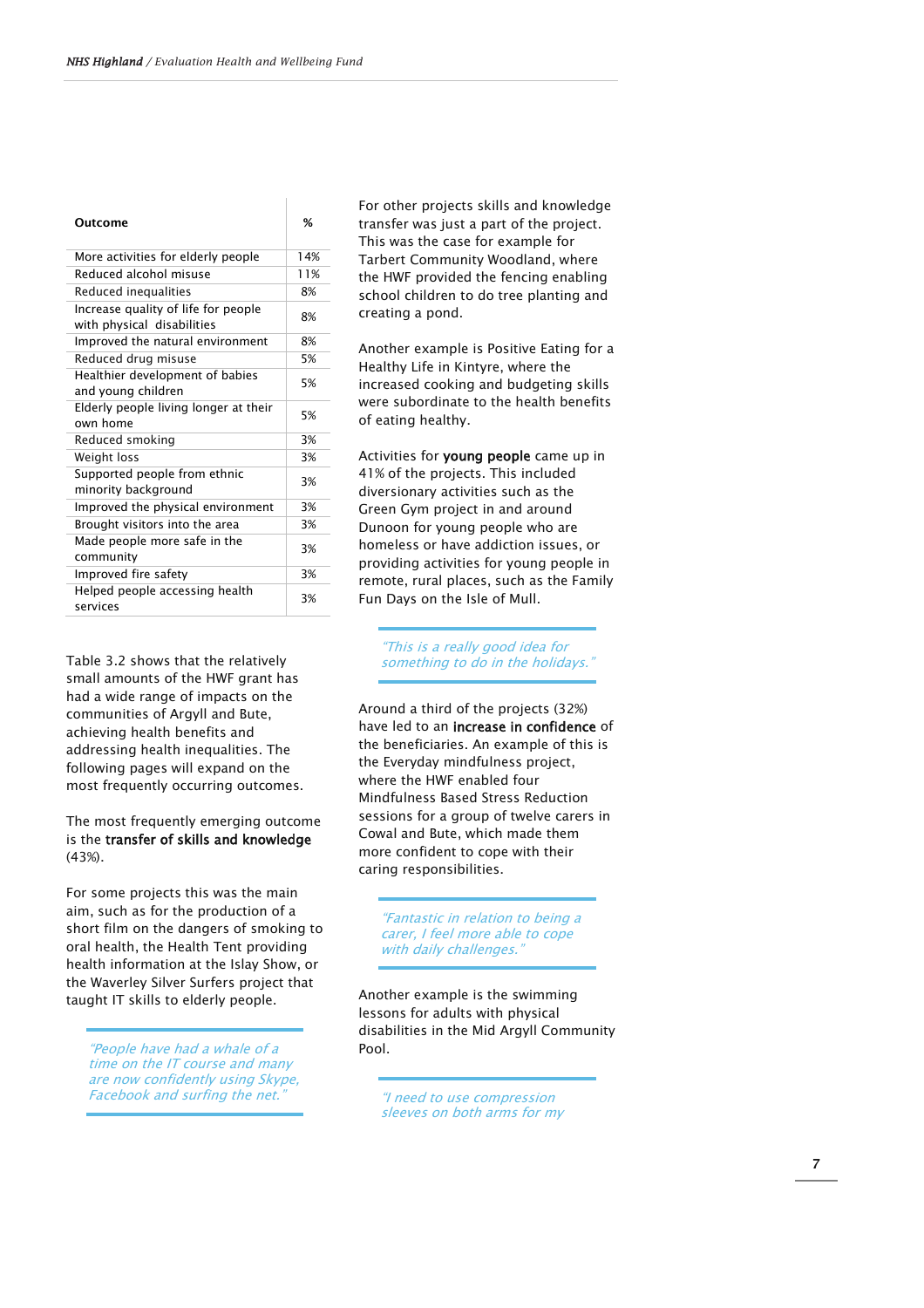Lymphedema and before this class I did not have the confidence to go into the pool without them.

"I feel the benefit of the advice and the equipment available. great for building up my confidence."

Also around a third of the projects (32%) enabled isolated people to enjoy increased social interaction.

This was the case for the Cowal Elderly Befriending Scheme that provided activities for people living with dementia, or the Parent's Craft Group in Oban that culminated in selling the produced arts and crafts at the Craft Fair in Corran Halls.

"I'm glad [friend's name] got me to come, I've made real friends."

Also approximately a third of the projects (32%) increased the fitness of the participants.

In some cases fitness was the main objective of the HWF funded project, such as the Dance Mania project that offered contemporary dance classes (street dance, urban, hip-hop) to involve young people in exercise, the Girls on the Go project in Lochgilphead that provided swimming lessons for girls, or the HWF funded treadmill for the An Cridhe Gym on the Isle of Coll.

"For years I've always said I wasn't built for exercise and running, but I'm delighted to say this attitude has changed. I have signed up for the 5k race at the Coll Half Marathon.

In other cases increased fitness was one of the objectives among others. For example the Achievement Bute Sensory

garden project that enabled children to be active in gardening and woodwork.

Just under a third of the projects (30%) resulted in an improved mental health.

This was the case for the crèche places at the Home-Start soft play area in Campbeltown that allowed parents with substance misuse issues some time away from their children to assist their own mental health and other issues.

Another example is the Mental Health Arts & Film Festival throughout Argyll and Bute that allowed local groups the opportunity to showcase their work and discuss mental health issues.

"There is no doubt that being creative and joining in with groups and activities has a positive influence on your mental health and wellbeing."

#### Evidence from Survey of Projects

The survey specifically asked the projects about what outcome they achieved and how many people have benefited. Table 3.3 displays the result.

#### TABLE 3.3: PROJECT OUTCOMES

| Outcome                                        | No.<br>people | Nο.<br>projects |
|------------------------------------------------|---------------|-----------------|
| Increased fitness                              | 5,395         | 12              |
| Increased social<br>interaction/less isolation | 1,491         | 23              |
| More activities for elderly<br>people          | 1,368         | 11              |
| More activities for young<br>people            | 1,307         | 12              |
| More activities for community<br>members       | 1,271         | 8               |
| More arts, music and cultural<br>activities    | 1,056         | Β               |
| Improved access health<br>services             | 535           | 8               |

8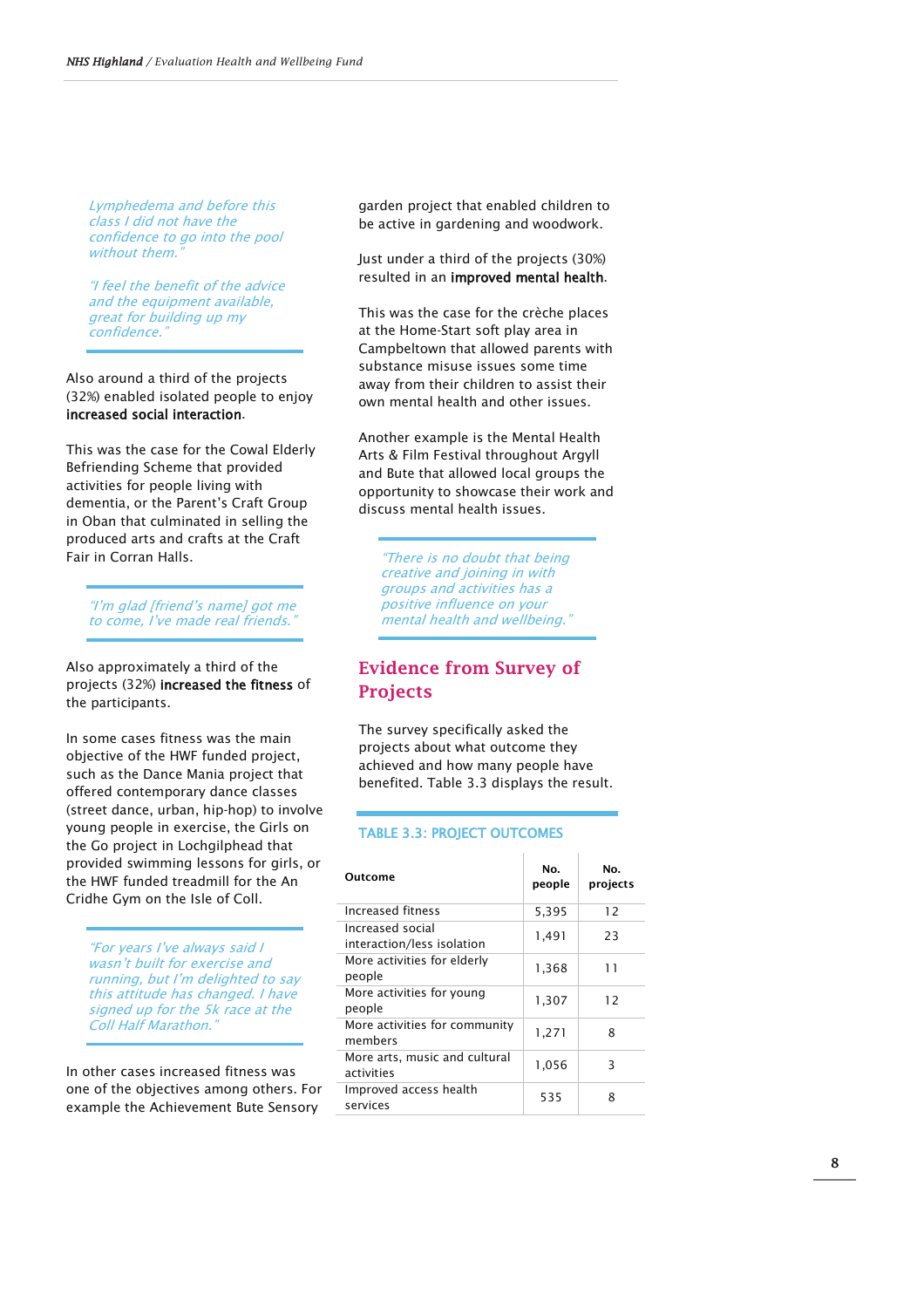| Outcome                                                            | No.<br>people | Nο.<br>projects          |
|--------------------------------------------------------------------|---------------|--------------------------|
| Reduced anxiety/stress or<br>depression                            | 521           | 14                       |
| Increased skills/knowledge                                         | 467           | 16                       |
| More volunteering<br>opportunities                                 | 462           | 12                       |
| Elderly people living longer at<br>their own home                  | 291           | 6                        |
| Reduced poverty                                                    | 221           | 3                        |
| Improved community/home<br>safety                                  | 220           | 3                        |
| Reduced visits to medical<br>services (GP, hospital etc.)          | 171           | 5                        |
| Improved the lives of families                                     | 141           | $\overline{\phantom{0}}$ |
| More activities for disabled<br>people                             | 141           | 5                        |
| Healthier eating                                                   | 119           | 6                        |
| Better quality of life for<br>people with learning<br>disabilities | 66            | 5                        |
| Improved natural/physical<br>environment                           | 63            | 3                        |
| Reduced substance use                                              | 43            | 5                        |
| Weight loss                                                        | 36            | 5                        |
| Healthier development of<br>babies and young children              | 31            | 3                        |
| Supported lone parents                                             | 11            | 4                        |
| 5<br>Supported vulnerable group                                    | 10            | 3                        |
| Source: SVL Survey, n=29                                           |               |                          |

Table 3.3 provides evidence of the broad reach of the HWF and the number of community members reached. The figures in Table 3.3 represent around one fifth of the funded projects [6](#page-12-1) .

I

<span id="page-12-0"></span> $5$  Vulnerable groups = abused women, ethnic minority, LGBT, asylum seekers .

<span id="page-12-1"></span> $6$  These date are insufficient to extrapolate to the total number of projects in a reliable way.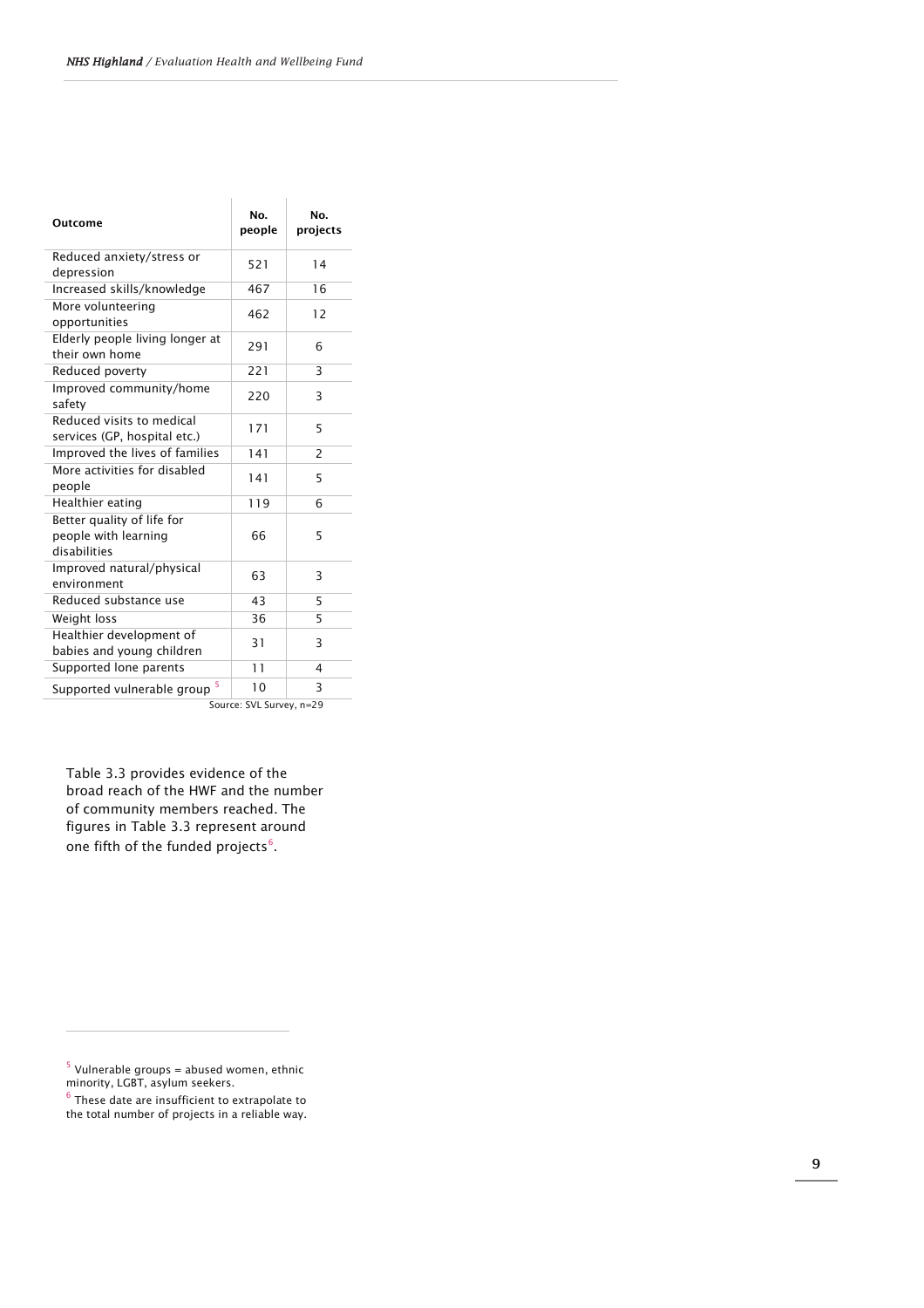### 4: Impact on Organisations

This Section explores the impact of the HWF on the funded organisations.

#### **Sector**

Figure 4.1 shows the sector that respondents belong to.

Figure 4.1: What sector are you from?



The majority of respondents (81%) of the funded projects were third sector organisations, varying from small local voluntary groups to larger incorporated charities and social enterprises. The remaining (19%) were from the public sector.

#### Staffing

Figure 4.2 shows that 60% of the respondents employ staff and 40% of the respondents are solely made up of volunteers.

Figure 4.2: Does your group or organisation employ paid staff?



The relatively high percentage of 40% small voluntary organisations without paid staff shows that the HWF was able to reach the grassroots community organisations in Argyll and Bute and is testimony to the low threshold for a wide variety of projects to apply for and be awarded funds.

#### Strategic Priorities

Figure 4.3 provides an overview of the Strategic Priorities reported by the survey respondents.



Mental Health (65%), Health Inequalities (57%), Older People (51%) and Healthy Weight (51%) are the most reported strategic priorities. Smoking Prevention is not selected at all.

Figur 4.3: Which strategic health priorities did your project address?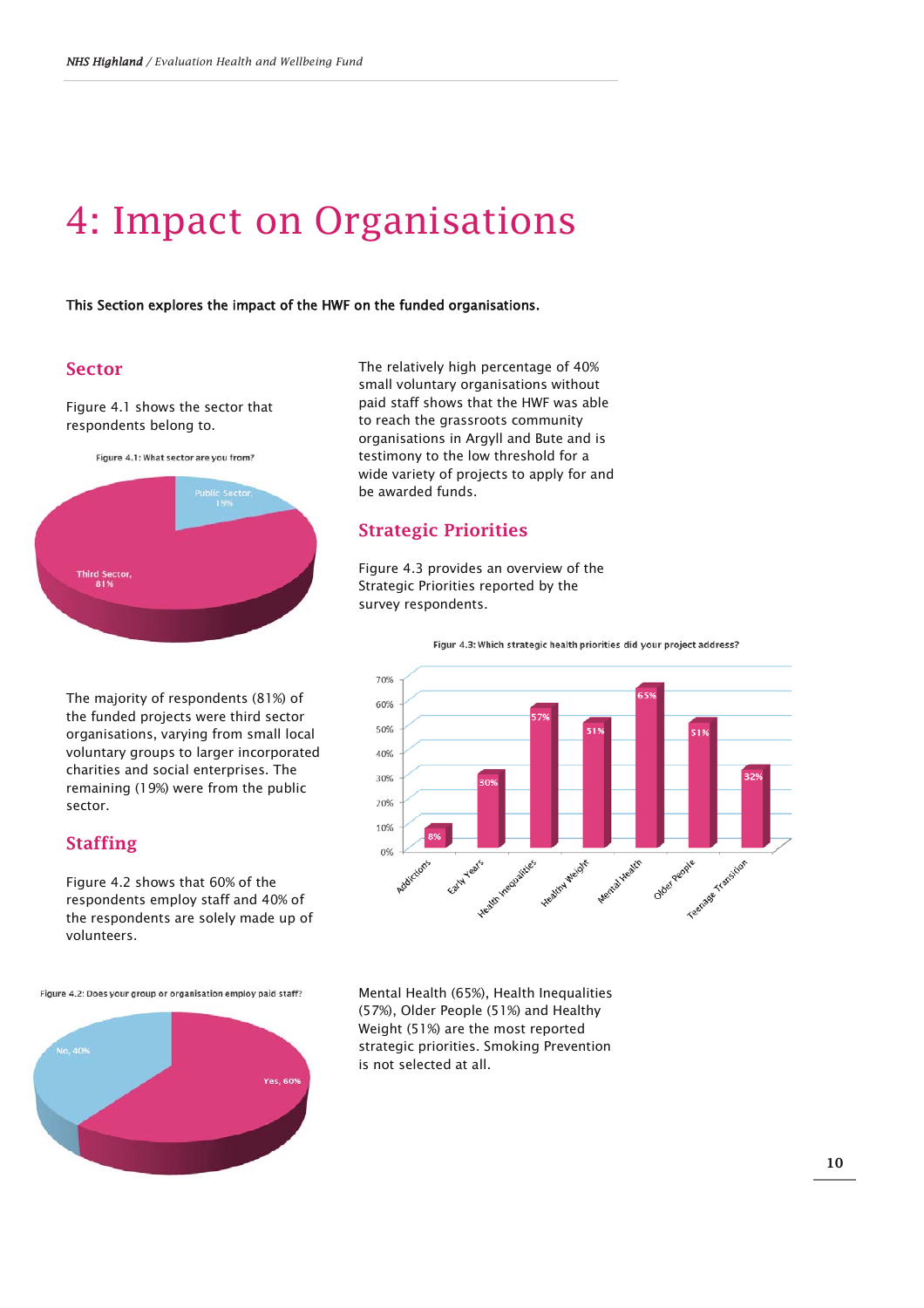Compared with the general distribution of the projects across the strategic priorities as shown in Table 3.1 the priority Older People seems to be overrepresented. This is likely caused by the fact that this priority was only introduced as a strategic priority for the HWF in the second year under review. In reality projects in 2012/13 also addressed Older People issues.

This shows that there may be a difference between the predicted impact at the start of a project and the perceived impact at completion of the projects<sup>[7](#page-14-0)</sup>.

#### Impact HWF on Funded **Organisations**

Figure 4.4 displays the extent to which projects thought they have achieved what they set out to do with the HWF grant.

70% 60% 50% 40% 30% 20% 10%  $\sim 0\%$  $0%$ We achieved less than we set out to we set out to do than we set out to

Figure 4.4: Did your project achieve what it set out to do?

All surveyed projects reported that they have achieved what they intended to do. Two-thirds even reported that what they achieved with the HWF grant exceeded their expectations.

do

"We think having a fund like this that is simple to apply for, is

<span id="page-14-0"></span> $<sup>7</sup>$  Differences can further be explained by the</sup> sample of Table 3.1 being all 148funded projects and for Figure 4.3 the 43 projects that responded to the survey.

I

do

Figure 4.5: Do you think your organisation has become stronger<br>(more sustainable) because of the grant?



local money used locally and have a straightforward monitoring process makes it very accessible and user friendly for small groups like ours.'

#### Sustainability

The HWF grant has had a positive impact on the organisations that received it, as shown in Figure 4.5.

Figure 4.6 details how the HWF grant has had a positive effect on the funded organisations.



#### Figure 4.6: Positive effect HWF grant on organisations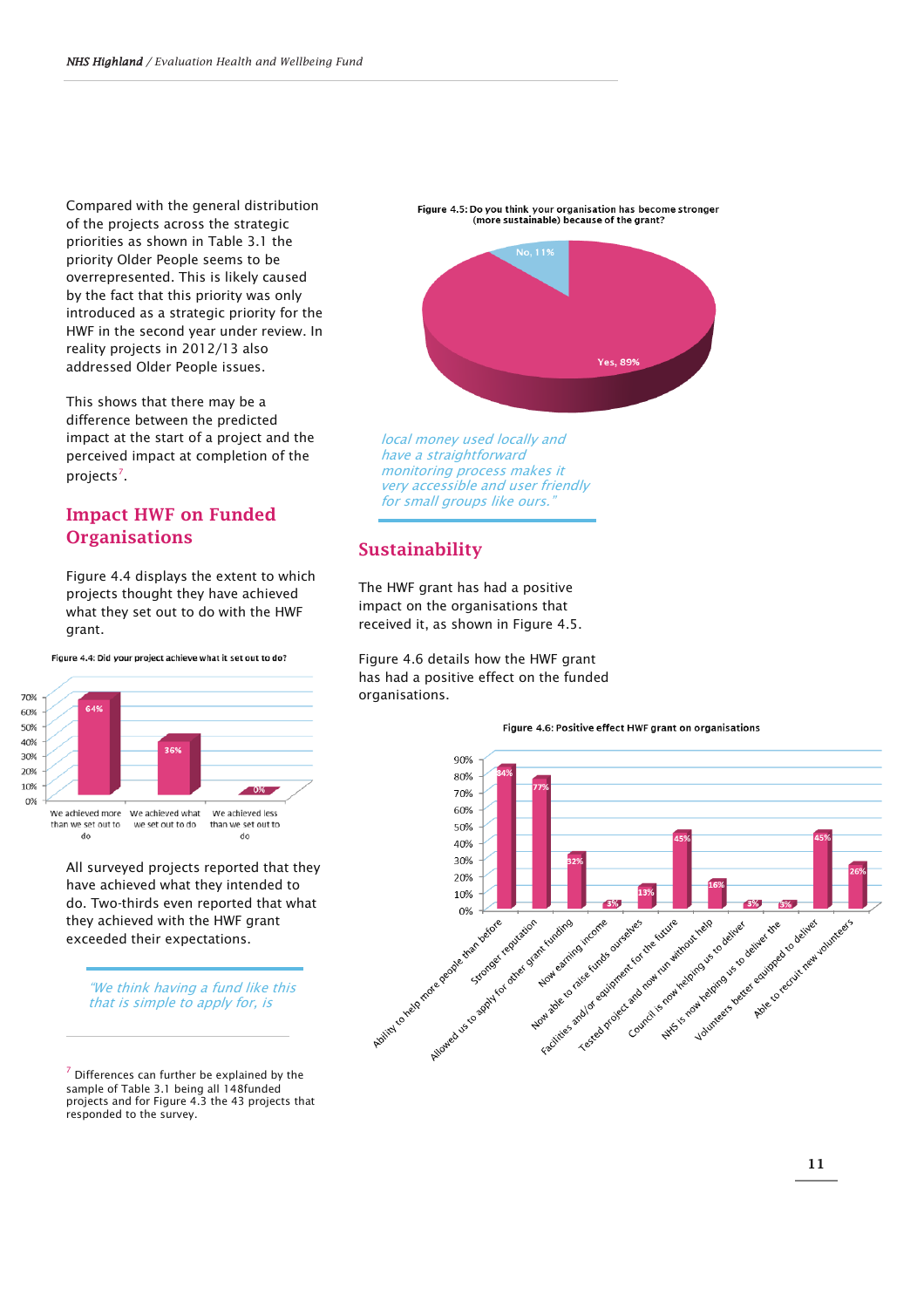The HWF grant helped projects to increase their capacity (84%), helped to build a stronger reputation (77%), provided organisations with facilities and equipment to increase and approve their activities (45%) developed volunteers (45%) and helped recruiting new ones (26%), gave projects the skills and confidence to apply for other funding (32%) and/or raise the funds themselves (13%), allowed groups to pilot new activities (16%) and in a few cases allowed them to earn income (3%) or mainstream the activity through Argyll and Bute Council (3%) or the NHS (3%).

The following quotes illustrate the effect of the grant on the groups.

> "The grant doubled the size of our project and increased numbers involved x5, so it was a step change. "

"This was one of the first grants we applied for that we received. It gave us the confidence to apply for more grants. "

"The project allowed us to reach individuals who through engagement now also receive other support from the organisation. "

"It has brought our residents together more than before and families are now in touch via<br>Skype, tablets, and emails etc."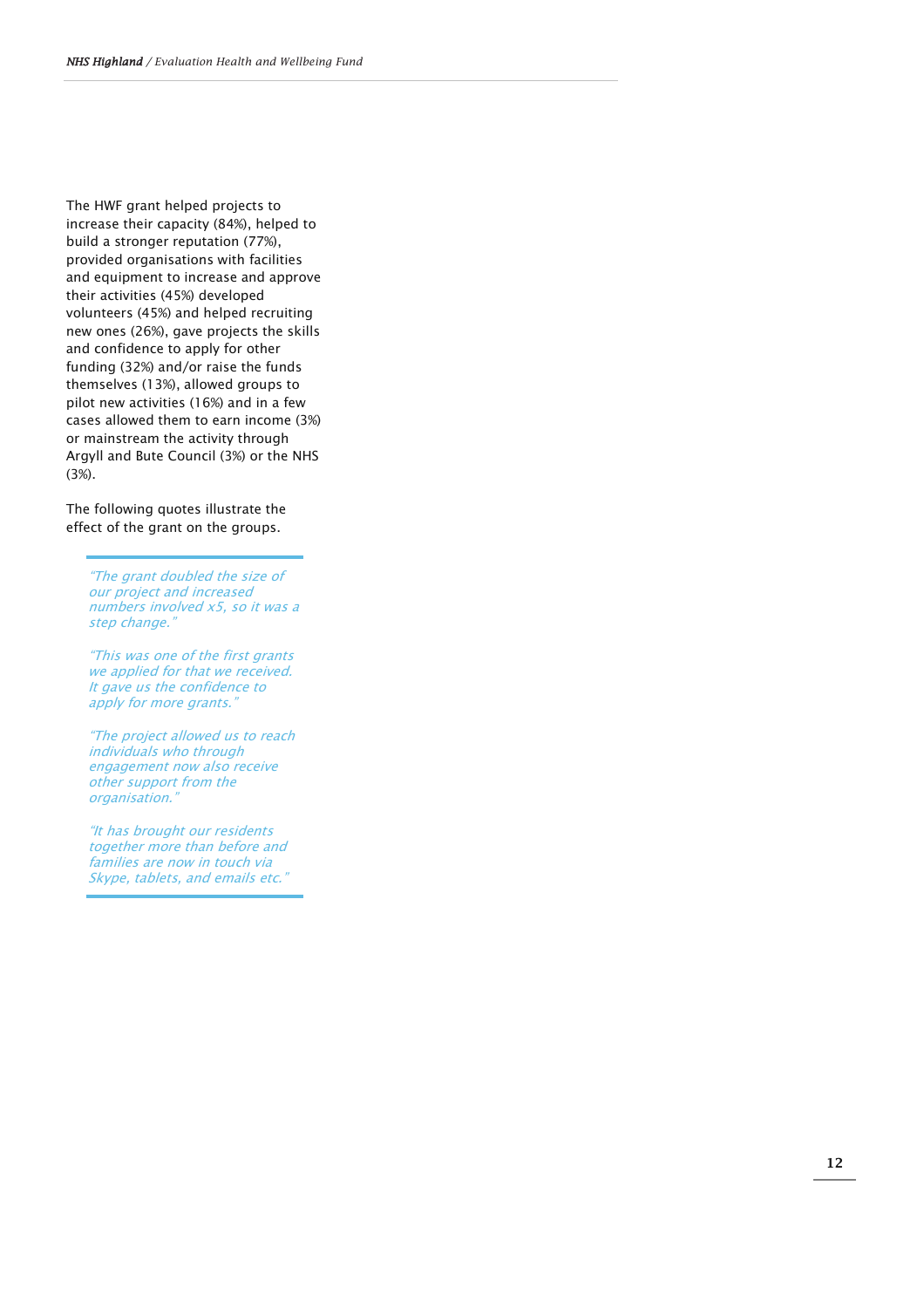### 5: Perceptions of the HWF

This Section reports on the opinions of Health and Wellbeing Network members and the Network Co-ordinators on the HWF.

#### The Network Co-ordinators' Perceptions

From consultation with the Network Coordinators the following main messages arose.

The HWF is an essential resource for small community groups in mainly rural areas.

"In many cases the HWF is the only place to go for money.

For many small voluntary groups, the HWF is their first experience with grant funding. The easy and open process and the support available give groups the skills and confidence to apply to other funders.

"We think it is an excellent fund. This fund allowed us to get up and running and to seek funding from other places".

The public meetings in which decisions are made add value to the process, by applying local knowledge to the funding process thus assuring the money will go the projects that need it most, by providing opportunities for groups and projects to co-operate and add value to each other's projects and by creating local support for decisions, as well as making negative funding decisions more palatable.

"It's a local budget for local needs, decided by local people".

The HWF builds local capacity, helps local groups to become more sustainable, stimulates partnership working, provides the necessary tools and equipment to get things started and enables groups to recruit new volunteers, avoiding the risk of 'volunteer burn-out'.

"Sometimes an urn and two tables is all that is needed to set up a service."

The HWF addresses health inequalities at a grassroots level. The Fund is instrumental in providing access to services in rural areas and helps addressing issues of rural isolation.

"Many services would not be there, if not for the HWF."

The HWF is crucial to the work of the Local Health and Wellbeing Networks. The availability of the HWF gets local people interested in the meetings. The funding applications sometimes bring wider issues to the table that the Network Co-ordinator then can take forward. Finally, because of the open process, the HWF stimulates sharing of knowledge and experiences among local groups and facilitates learning.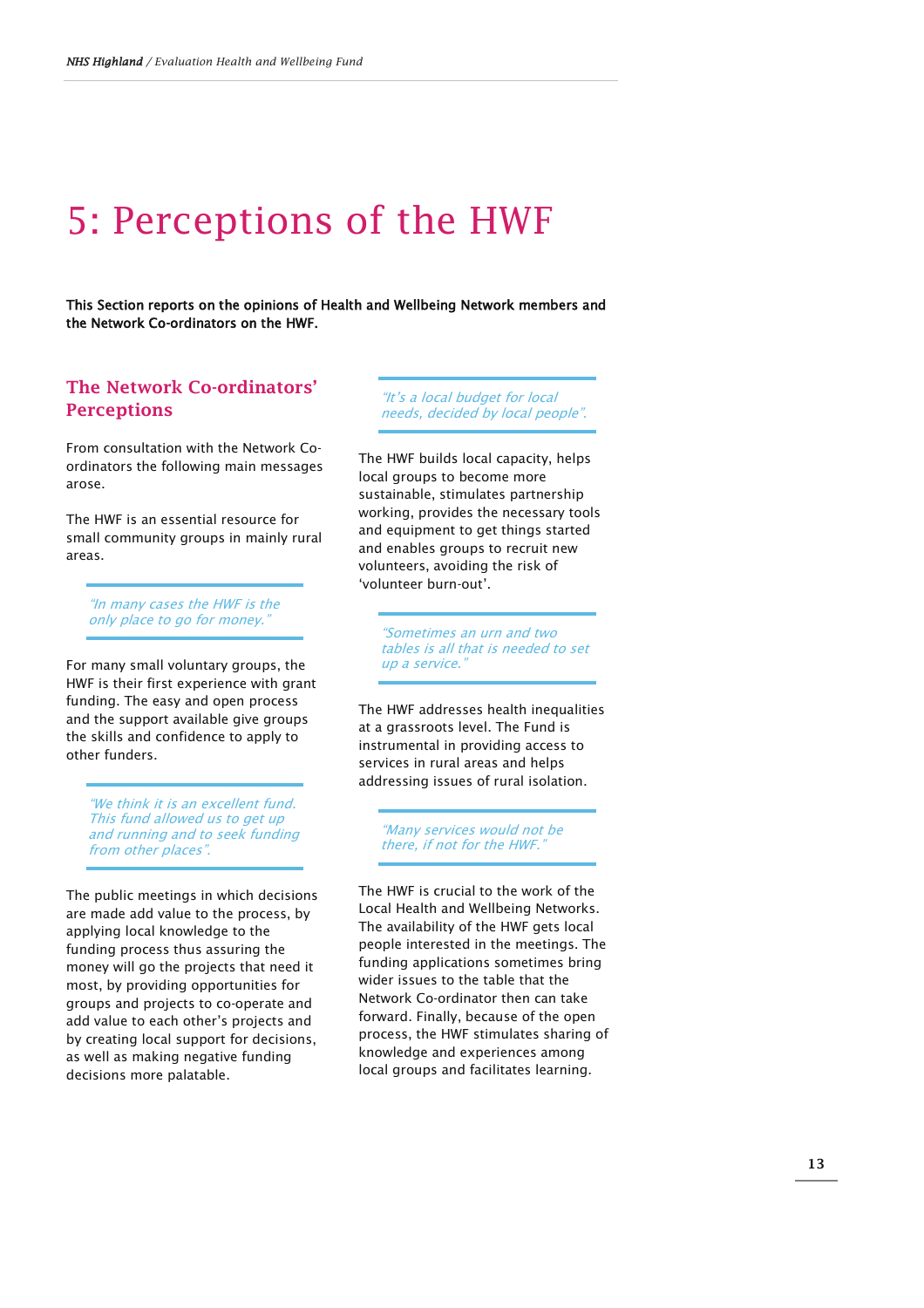"Money brings people to the table.

#### The Health and Wellbeing Network Member's Views

The survey asked respondents to rate the various elements of the Fund on a scale from 1 to 10 (1=very bad, 10=excellent). Table 5.1 shows the average score of each element.

#### Table 5.1: Rating of the Fund

|                                                                              | Average<br>Rating        |
|------------------------------------------------------------------------------|--------------------------|
| The support provided by the<br>Network Co-ordinator                          | 8.8                      |
| The fact that funding decisions<br>are made in a public meeting              | 8.8                      |
| The funding criteria                                                         | 8.5                      |
| The fairness of the funding<br>decisions                                     | 8.4                      |
| The quidance document                                                        | 82                       |
| The way the applications are<br>assessed                                     | 8.2                      |
| The flexibility of the fund                                                  | 8.2                      |
| The monitoring requirements<br>for the grant                                 | 8.1                      |
| The ease of understanding the<br>application form                            | 8.0                      |
| The end of grant report                                                      | 8.0                      |
| The case study that applicants<br>have to provide at the end of<br>the grant | 8.0                      |
| The questions asked on the<br>application form                               | 7.9                      |
| Additional support that is<br>provided after the grant is<br>approved        | 7.9                      |
| The support provided to<br>unsuccessful applicants                           | 7.4                      |
| The amount of funding<br>available                                           | 7.1                      |
| The way the fund is publicised                                               | 6.6                      |
|                                                                              | Source: SVL Survey, n=53 |

Table 5.1 provides evidence that the HWF is very well perceived by the Health and Wellbeing Network members. The lowest average score is 6.6, still a positive rating, for the

publicity of the Fund. Even the amount of funding available, where a low score could be expected, still scored a respectable 7.1.

"Small voluntary organisations run by volunteers only know about the fund through hearsay - It needs to be publicly advertised otherwise the grants are loaded towards those 'in the know'."

"It took us 3 attempts to find the route through to getting a grant. We knew that the fund existed because about 3 years ago it was advertised/in an editorial in the Argyllshire Advertiser."

The most valued elements of the HWF were the support of the Network Coordinators and the public meetings to make funding decisions (both 8.8).

"The process was simple and clear, as was the criteria by which the fund was awarded by. The support from the Network co-ordinator was excellent."

"I was pleased to see that application focused more heavily on the effects the group would bring about with funding rather than focusing on a lot of financial information and breakdowns etc.

Only a tiny minority could identify any barriers to apply to the HWF, as shown in Figure 5.1.

Figure 5.1: Were there any barriers for you to apply to the Fund?

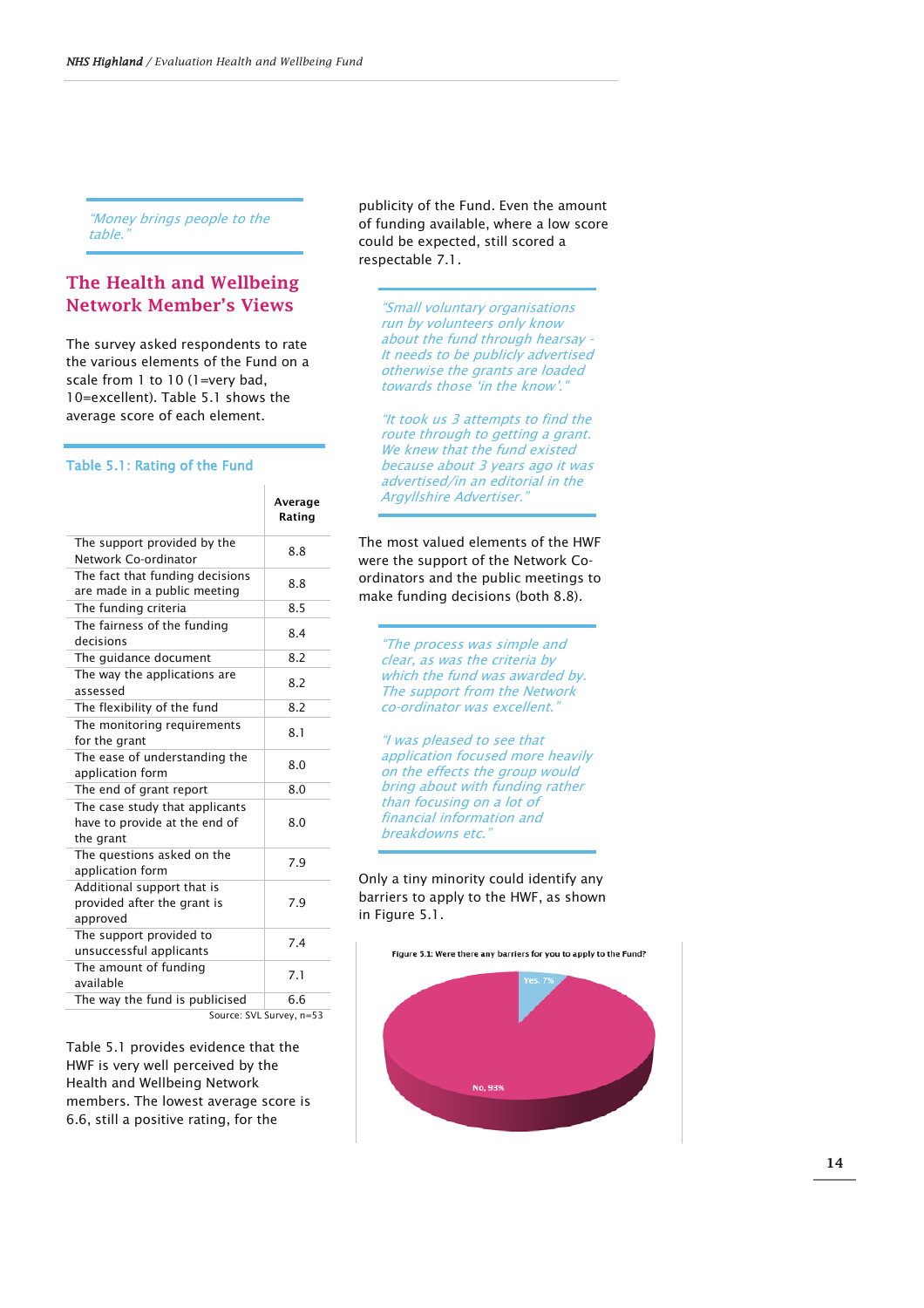The barriers identified included the insufficient publicity for the Fund and one respondent thought that the time and effort required was disproportionate to the amount of funding.

Figure 5.2 shows that almost threequarters (72%) of respondents think that the fund has had a positive impact on the financial sustainability of the voluntary sector.

Figure 5.2: Do you think that the fund has made the local<br>voluntary sector more financially sustainable?



Almost nine out of ten Network members (87%) believe that the HWF has a positive impact on local communities, as shown in Figure 5.3.



Figure 5.4 demonstrates that the majority of Network members (61%) also think that the fund has increased the capacity of the voluntary sector in Argyll and Bute.



#### Suggestions to Improve the HWF

The survey also asked for Network member's suggestions to improve the Fund in the future.

#### The main recommendations and suggestions include:

- Increase the amount of funding available – this is an obvious recommendation from the perspective of the local groups.
- Improve the publicity for the Fund – as highlighted elsewhere in this evaluation publicity could be better.
- There were some respondents that questioned the decision making in a public meeting - this suggestion came from members that had not received funding.
- Create a central account that can pay project cost directly – thus avoiding the need for small voluntary projects to manage and administer money.
- Open the fund for individuals as well as groups.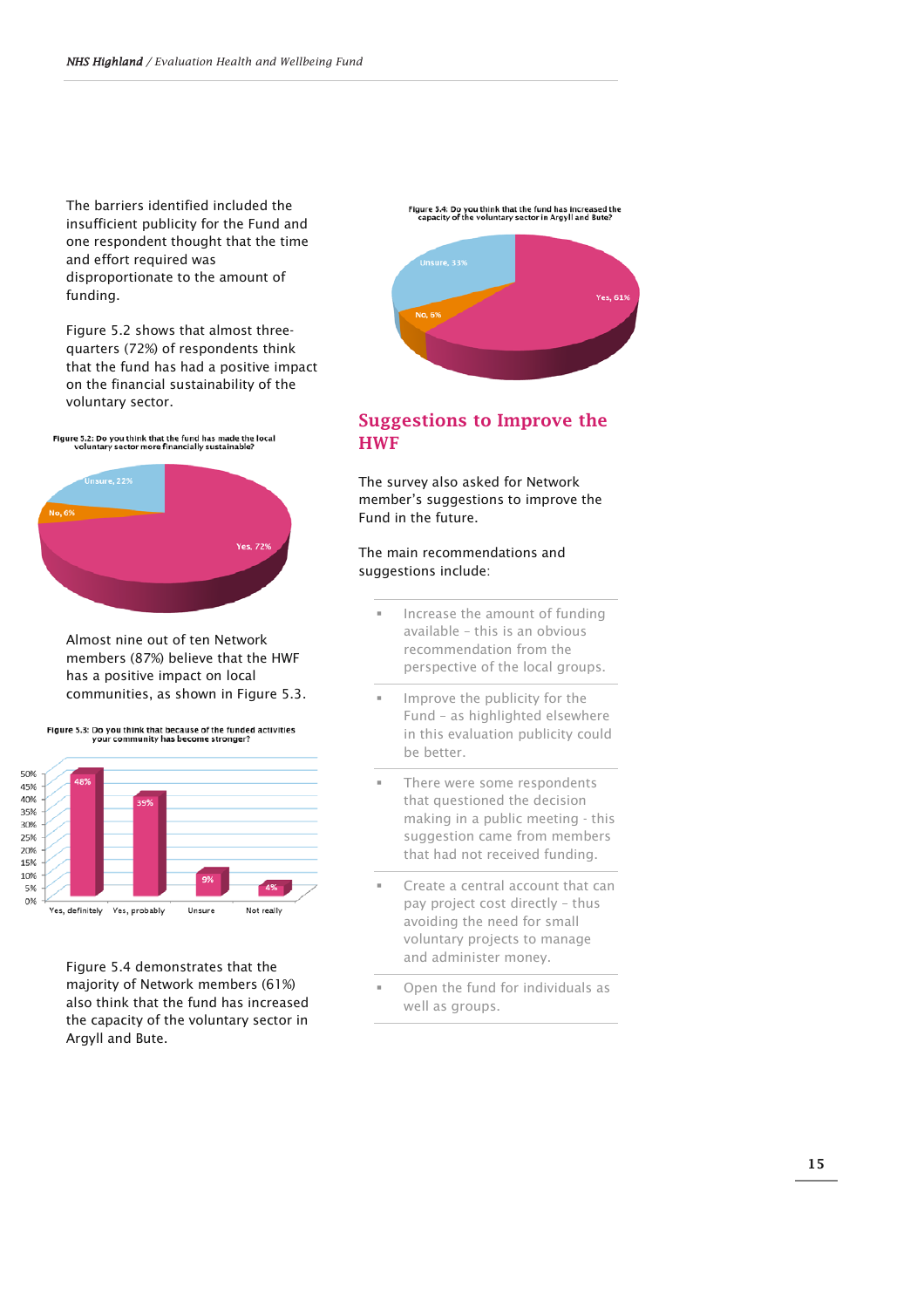#### Community Planning

The HWF objectives and the outcomes the Fund is achieving for communities and third sector organisations in Argyll and Bute are closely aligned to those of the Community Planning Partnership as expressed in the Argyll and Bute Community Plan and Single Outcome Agreement 2013-23 (SOA).

The document identifies six main longterm outcomes. The HWF contributes to three of these long-term outcomes:

Outcome 5: People live active, healthier and independent lives – the HWF has made significant impacts on the health and wellbeing of the people of Argyll and Bute, including those specifically mentioned in the SOA: reducing health inequalities, independent living for vulnerable and elderly people, and increasing healthy life expectancy (e.g. smoking, substance abuse, healthy weight).

More specifically the HWF funded projects contribute to the following identified focus areas:

- Everyone has the opportunity to be active members of their community.
- People are enabled to live independently, with meaning and purpose, within their own community.
- People are empowered to lead the healthiest lives possible.
- Healthier choices regarding alcohol and drugs and recovery from substance misuse.
- Mental health improvement strategies are promoted by the CPP.

#### Outcome 4: Children and young people have the best possible start -one of the

aims of the SOA is to make children more active through increased opportunities in play, recreation and sport.

The HWF has two strategic priorities particularly aimed at children and young people: Early Years and Teenage Transition and under the remaining priorities there is a range of funded projects that work with and benefit children and young people.

The HWF funded projects help achieving outcomes in the following focus areas:

- Children and young people are more active and have more opportunities to participate in play, recreation and sport
- Children and young people have the highest possible standards of physical and mental health
- Children and young people can access to positive learning environments and opportunities to develop skills
- Children and young people have their voices heard and are encouraged to play an active and responsible role in communities.

Outcome 6: People live in safer and stronger communities – under this outcome Community Planning partners aim for thriving and sustainable communities participating in and contributing to the economic, social and fiscal health of the area. People should be confident in the services which support quality of life through their own design and delivery of these services.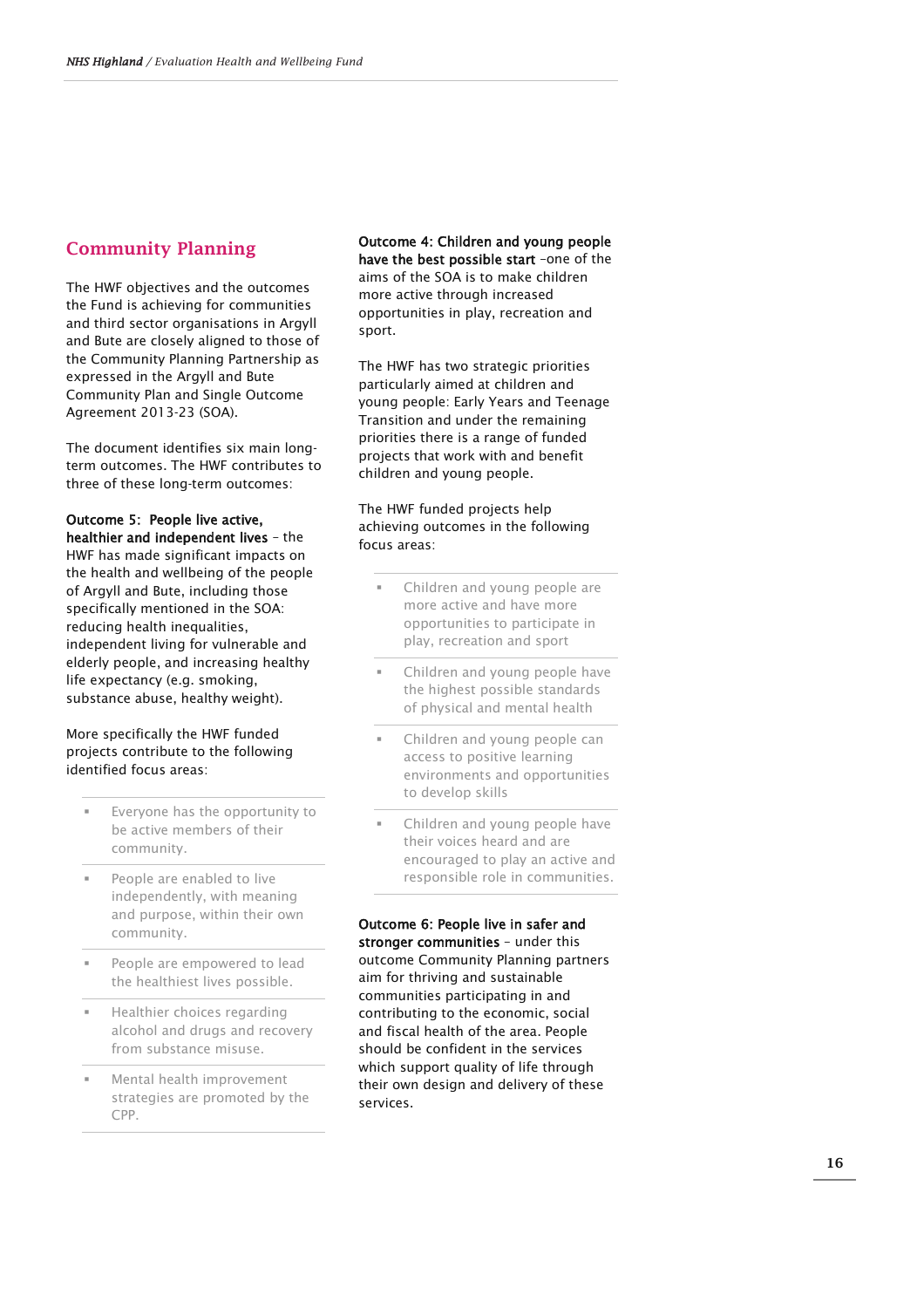#### The HWF projects support community planning partners achieving the following focus areas:

- **Supporting communities to** become strong, resilient and self-reliant.
- **Increased culture and heritage** activity.

The SOA further introduces equality as a cross-cutting theme, stating that equality, diversity and inclusiveness are at the centre of all services and actions, with one of the key areas Health Inequality, one of the main priorities of the HWF.

The Community Planning partnership is committed to prevention, through strengthening the third sector and increased joint working and coproduction with the third sector. The HWF helps strengthening the third sector organisations and stimulates and provides opportunities to test and pilot for co-production.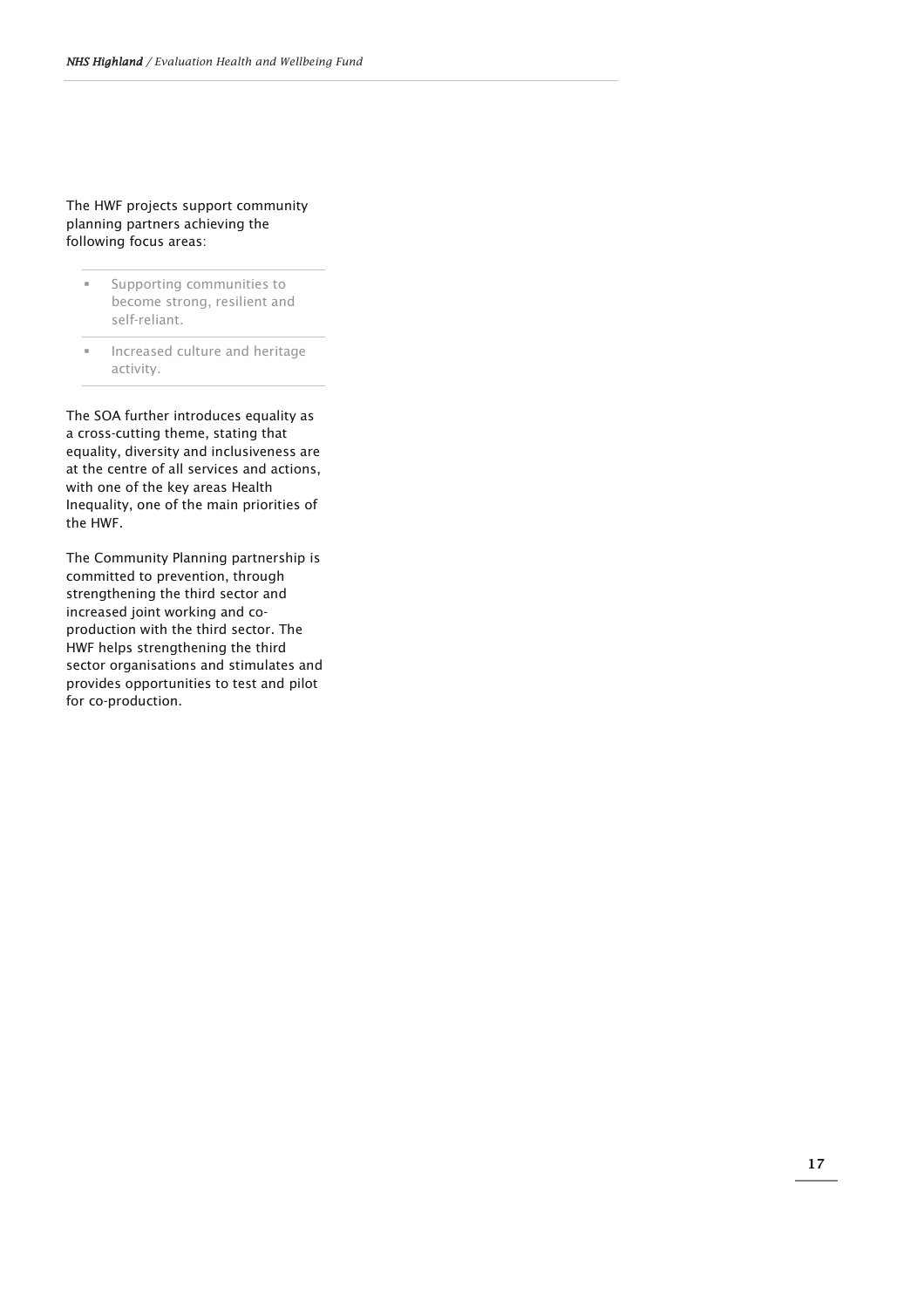### 6: Case Studies

This Section provides seven case study examples of how the HWF has impacted on communities and the funded organisations.

## Oban Winter Festival - The Oban Community Choir

#### The Issue

There are a number of choirs and musical groups active in Oban for specific groups, such as people with dementia, Gaelic speakers and school pupils. However, here was nothing for the general population of adults and elderly people.

#### The Project

Since 2011 the Oban Winter Festival is an annual recurring 10-day festival with a range of activities for the community and visitors, including a Reindeer parade, a Victorian Market, an Ice Rink, a Lantern Parade and fireworks.

For the 2012 festival, the Committee established the Oban Community Choir and successfully applied for a grant of £500 to pay for a conductor, a venue and refreshments.

After a three month rehearsal period, the Choir performed during the fireworks at the finale of the festival, to great acclaim of the thousands watching.

#### The Beneficiaries

Attendance to the Choir was open to everybody, but attracted mainly elderly and retired people. In total the Choir had 36 people that regularly attended the rehearsals and performed at the festival.

#### Health and Wellbeing

The Choir had a number of positive effects on the health and wellbeing of its members and the community. The main ones include:

- Reduced isolation: for the 36 mainly elderly members, who are not in contact with other services, the Choir performed an important social function that introduced them to new likeminded people.
- Increased confidence and selfesteem: being part of a project and learning new skills helped the members grow their confidence and self-esteem. The well-received performances for an audience of thousands of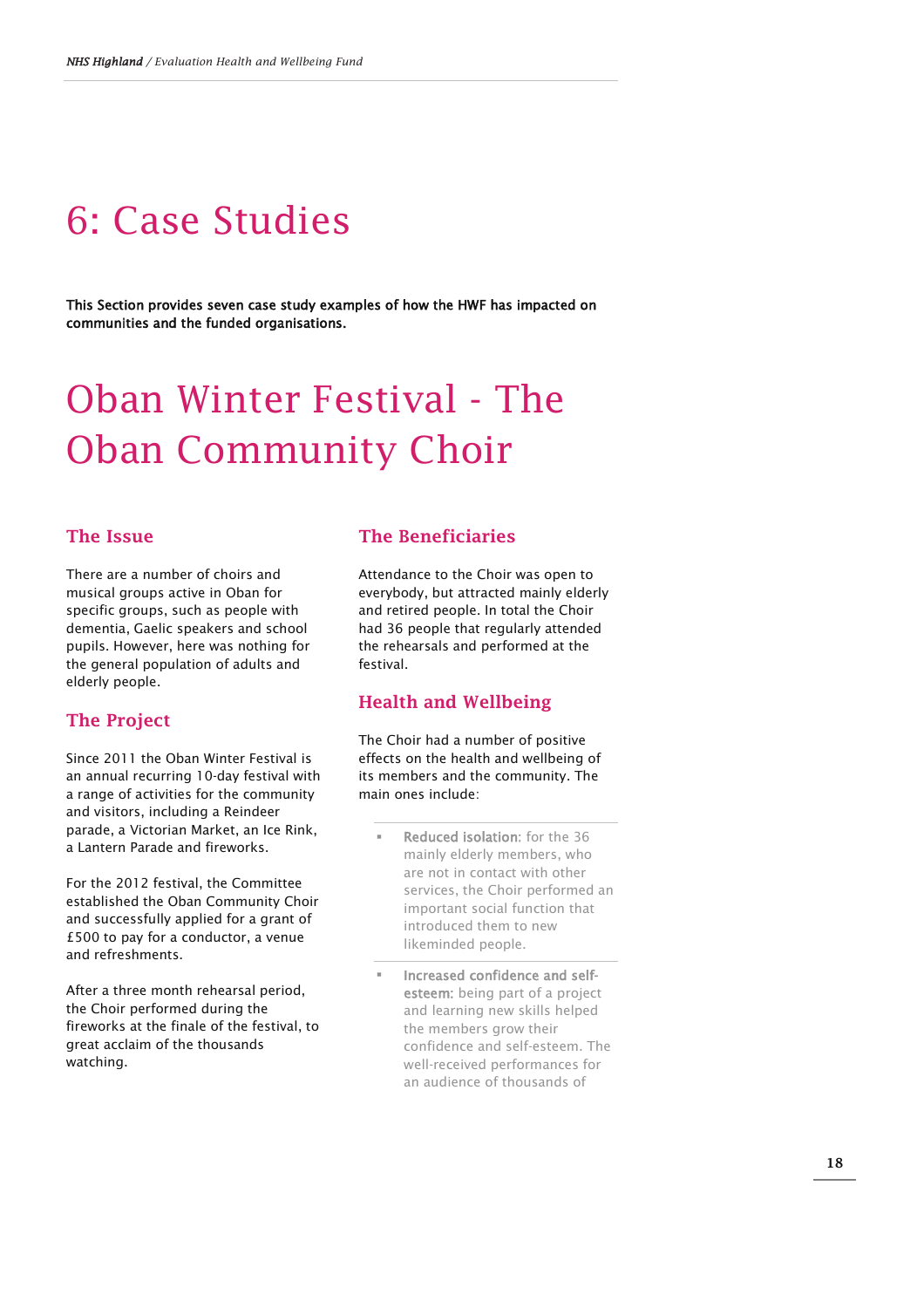community members added to that.

- Improved mental health and wellbeing: being part of the Choir and related social activities has helped to reduce the stress and feelings of depression for the members.
- Cultural activities for the community: the Choir has contributed to the success of the festival and provided cultural activities for a large group of the community. Giving something to the community and making other people happy was an important outcome for the members and the community alike.

#### Impact on the Organisation

The Oban Winter Festival Committee had has spotted a gap in activities for elderly people that would have a considerable positive effect on their health and wellbeing. The HWF grant allowed them to try and test this new idea, which would otherwise not have happened.

After the Festival the Choir members decided to constitute themselves as an independent organisation.

#### New Partnerships

Once constituted the Oban Community Choir went from strength to strength, and are performing regularly, for example the Oban Community Singers participated in the Big Song Relay in July 2014.

Since the 2012 festival the Choir has collaborated with other choirs, such as their performance at the 2013 festival together with the Sequence Lady Choir, consisting of young people, stimulating intergenerational contacts.

For the 2014 Oban Winter Festival there are plans to perform together with a newly formed samba-band, another ensemble of young people.

#### Sustainability

After the successful initial performance and the subsequent constitution of the group, it is now self-sustainable. The Choir raises its funds for the conductor, the venue and refreshments through a weekly contribution from its members.

Although the project does seem to have achieved sustainability relatively easy, without the initial HWF grant to test the idea and establish a demand, none of this would likely have happened.

The Oban Winter Festival Committee is currently trying to repeat the model by accessing grant funding for the sambaband.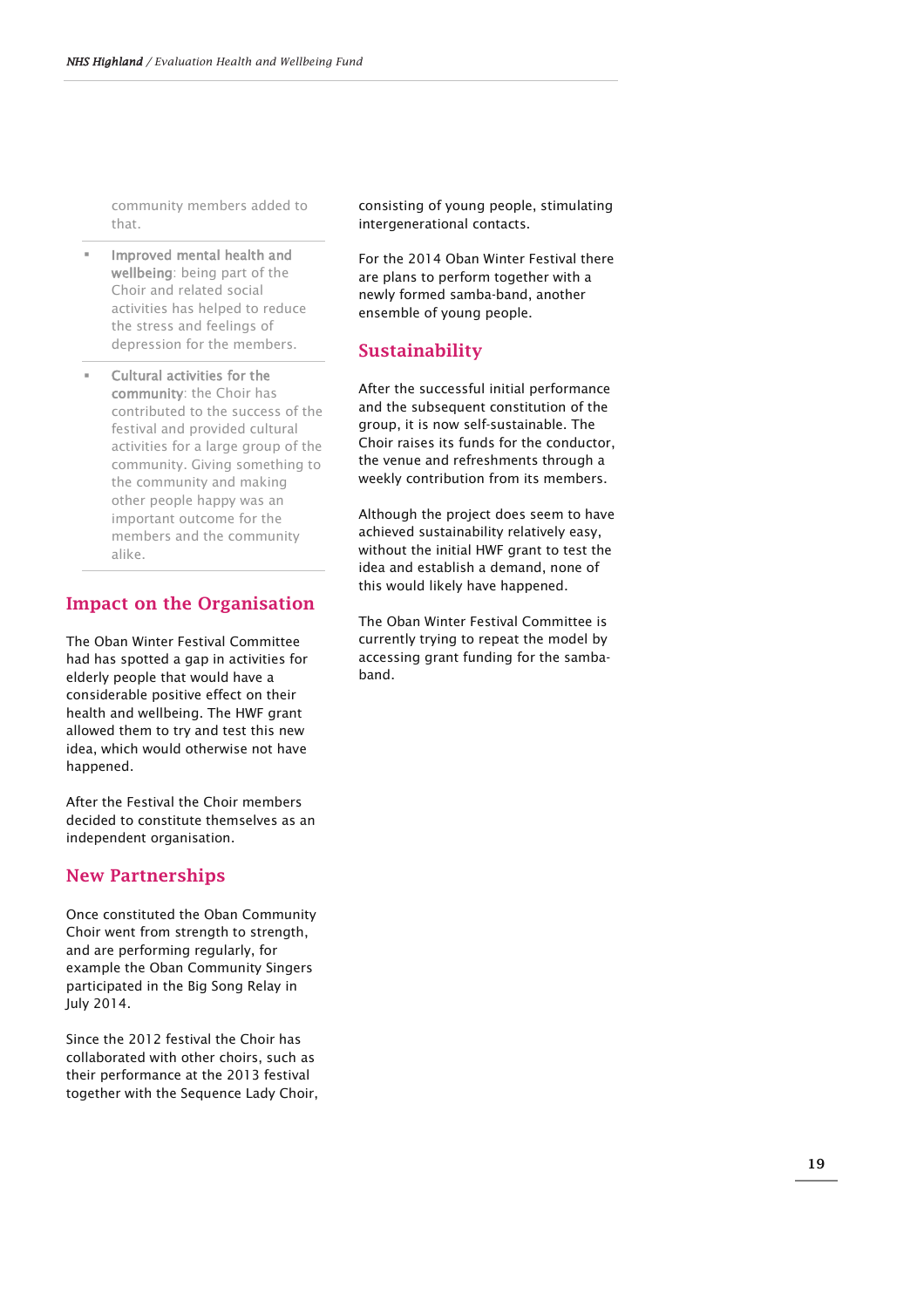### Inverloch Transport - Prescriptions for the People

#### The Issue

Public transport is inaccessible, infrequent or not available in large parts of rural Cowal. In Argyll and Bute around a quarter of the population (24.6%) does not have access to a car.

In the rural area of Cowal, this is a serious issue for people that are housebound, ill or have mobility issues, who have difficulty collecting their prescriptions.

#### The Project

Inverloch Transport, a local community transport organisation got regular requests from its members to pick up prescriptions.

Therefore they applied to the HWF and were awarded £2,800 to set up Prescriptions for the People, a service that picks up prescriptions for people who are unable to do so themselves.

#### The Beneficiaries

During the project period the service was used by 27 of Inverloch Transport's elderly members, which equates to a fifth (20.8%) of their membership.

Some used the service weekly, others fortnightly or monthly, and a few used it only once or twice, when they were temporarily housebound through illness.

#### Health and Wellbeing

The Prescriptions for the People project had a number of clear health and wellbeing outcomes for its members:

- Improved health: people with a prescription have a medical condition that requires medication. Not being able to get that medication will keep them unwell or even worsen their condition.
- Reduced mental health and wellbeing: not been able to collect your prescription can cause a lot of stress.
- Independence older people: the prescription delivery service allows older people to stay in their own home longer

#### Impact on the Organisation

Inverloch Transport started the service because there was a growing demand for it among its members. Without the HWF grant Inverloch Transport would not have been able to establish and test the service.

Now that the pilot was successful, the service is integrated in Inverloch Transport's standard services.

Inverloch Transport's membership is growing steadily. Although not directly quantifiable and attributable to the Prescription for the People service, the ability to provide a prescription delivery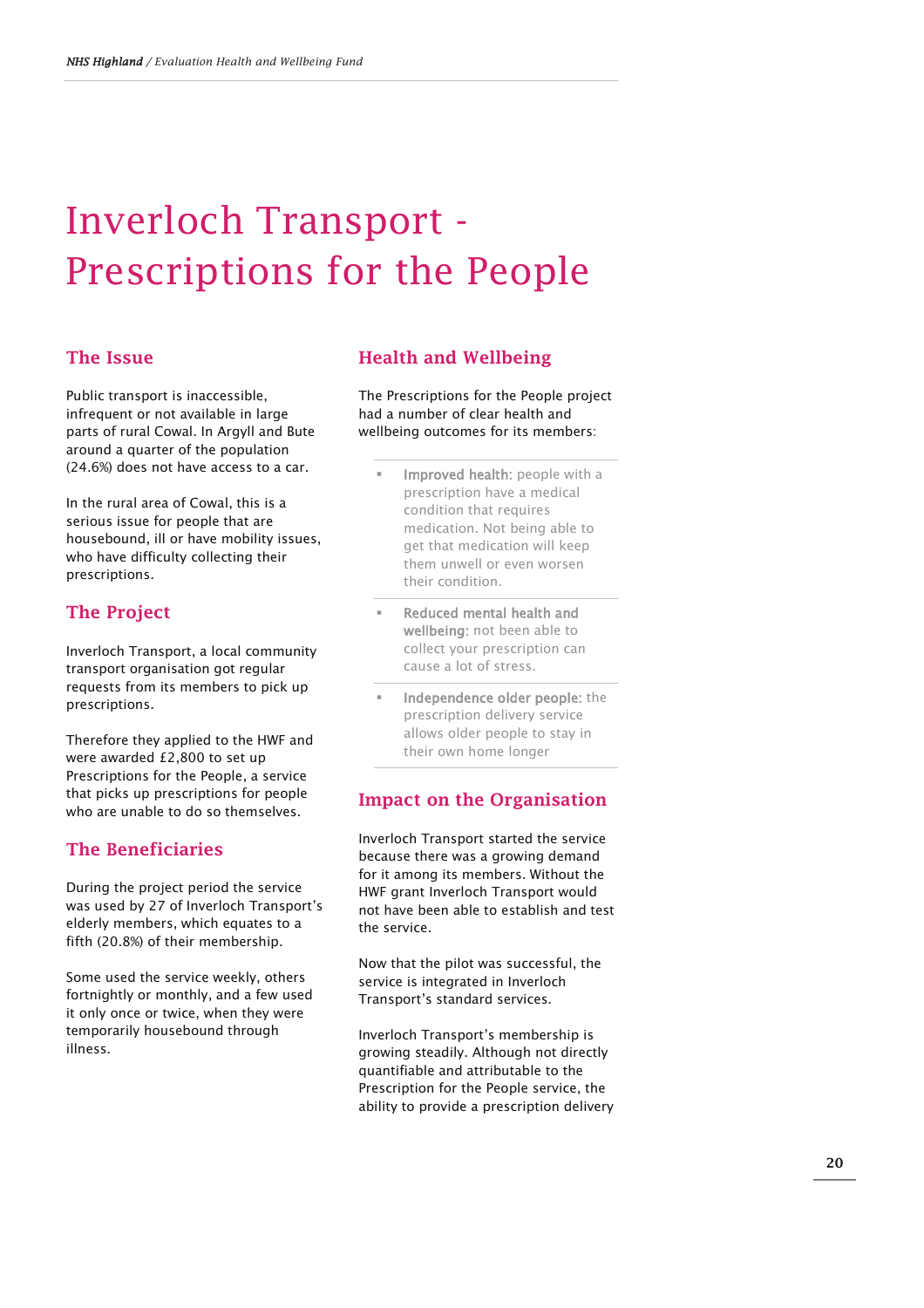service for medication has no doubt contributed to this growth

The successful piloting of a new, innovative service has given Inverloch Transport the confidence that they are able to expand their services and shown that it is able to develop and deliver new services to potential funders.

Since then the organisation has been awarded a substantial grant from the BIG Lottery Fund and successfully piloting and introducing a new service has helped to install confidence in the BIG Lottery that Inverloch Transport had the capacity to deliver on its planned activity.

#### New Partnerships

The Prescription for the People service has strengthened the relationships with the Council's Social Wo rk department and the health services, who both refer clients who need the prescription delivery service , to Inverloch Transport.

#### Sustainability

Once the service ha d been established and the need evidenced, Inverloch Transport integrated the prescription delivery service in its core services.

Most of the prescriptions are picked up and delivered as part of the normal community transport services, when drivers pass medical facilities and the member's home .

When pick -up and delivery cannot be integrated in other routes, a small fee is charged.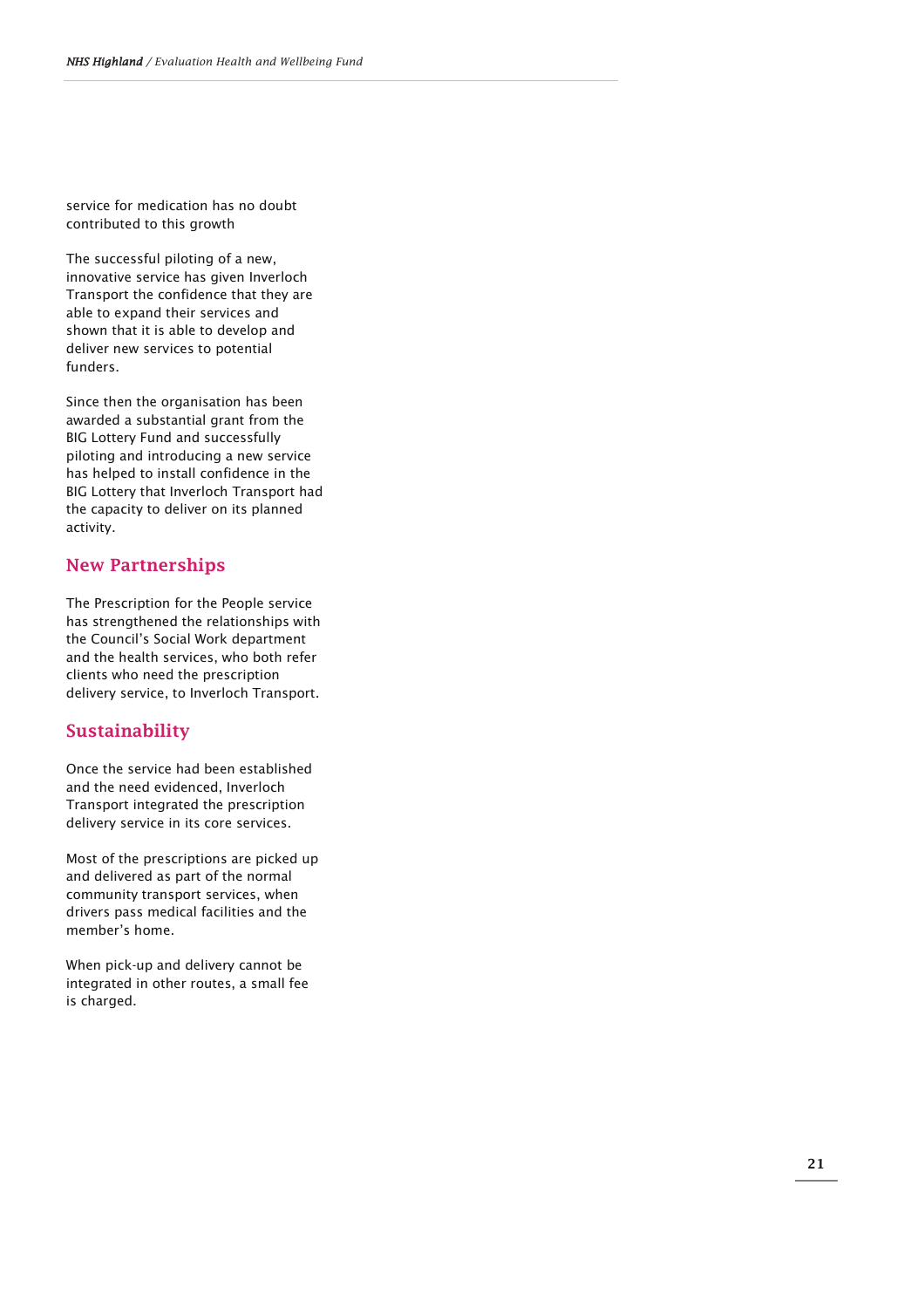## Helensburgh & Lomond Carers - Carers Chorus

#### The Issue

In general it is very difficult for carers to get respite from their caring responsibilities. Therefore they do not have a lot of opportunities to socialise with others.

Also, in modern society the older and younger generations do not mix naturally, which is even more prominent with carers.

#### The Project

Helensburgh and Lomond Carers established Carers Chorus, a choir that brings together and provides respite to young carers and elderly carers.

The Choir practices under the guidance of a professional singing company, the Singer Station, and performed a Christmas show for more than 200 people in the Denny Civic Theatre.

Through its core services, Helensburgh and Lomond Carers provided transport and respite care for the rehearsal sessions and the performance.

#### The Beneficiaries

A total of 22 carers, 5 adults and 17 young people, participated in Carers Chorus, 15 of which took part in the performance (2 adults and 13 young people).

The family of the young carers frequently have feelings of guilt because their child cannot go out and socialise with their peers because off their caring responsibilities.

#### Health and Wellbeing

The Carers Chorus had a number of impacts on the health and wellbeing of the participating carers, including:

- Reduced isolation: being part of carers Chorus helped carers to break the cycle of isolation many carers experience. Three young carers became best friends through the Choir.
- Age appropriate activities: by attending the Choir rehearsals and performance, the young carers were provided a rare opportunity to interact with their peers outside school.
- Increased confidence and selfesteem: learning new skills and performing for a large audience had a positive effect on the carers.
- Increased intergenerational understanding: by working intensively together young carers and elderly carers got to know each other which created greater mutual understanding

#### The project also affected the family of the carers:

 Reduced guilt: the people cared for could reduce the guilt they are feeling towards their carers,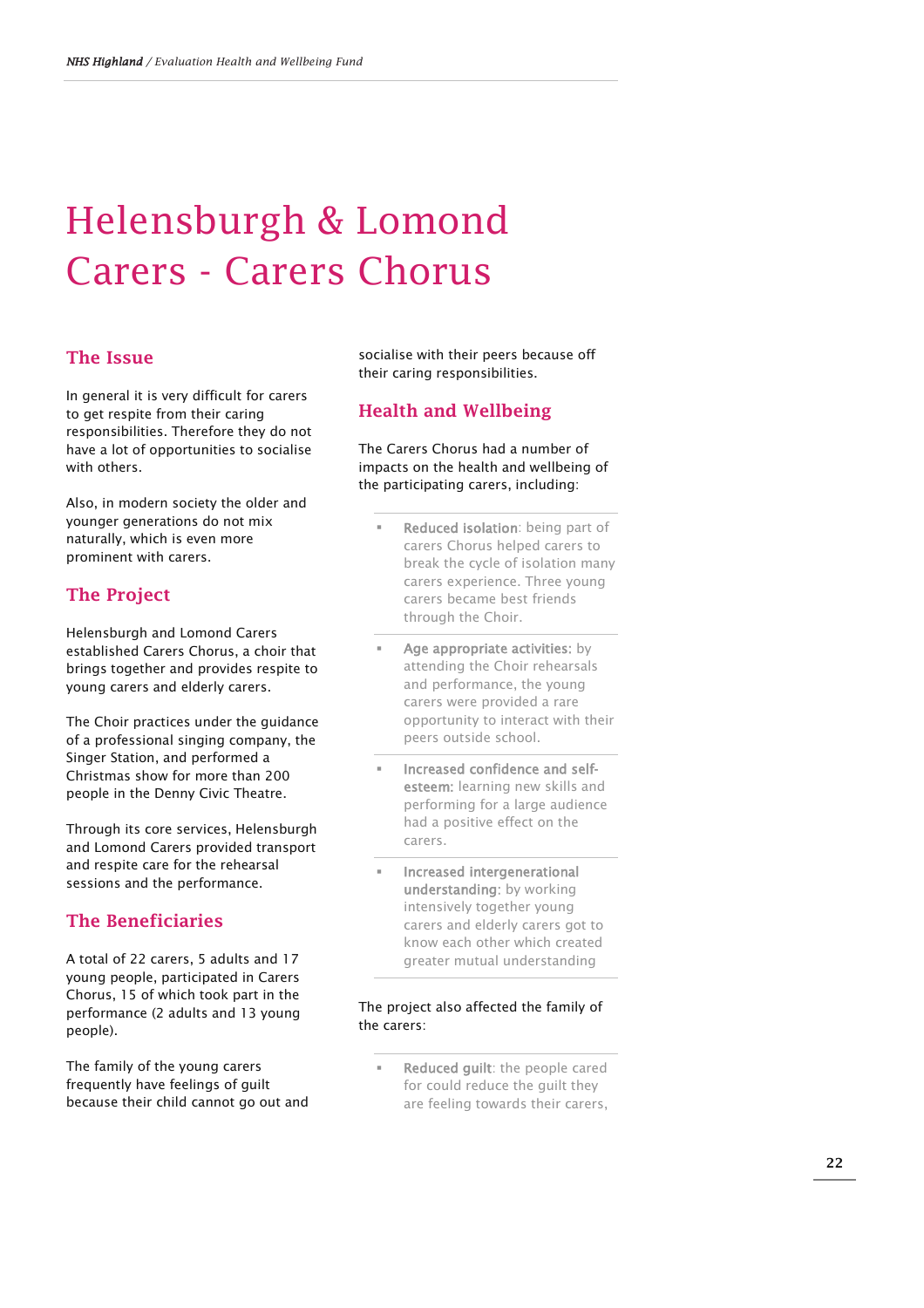in particular in the case of young carers (some as young as 10 years old), by giving them the opportunity to enjoy themselves.

#### Impact on the Organisation

It is important for Helensburgh and Lomond Carers to continuously develop new activities and services. The HWF grant allowed them to do so.

The publicity coming from Carers Chorus and in particularly the main performance for the general public has generated new interest in the organisation and its services and activities and has led to new referrals.

Based on the success of Carers Chorus Helensburgh and Lomond Carers have developed a new similar project: a fire safety project for young carers, in cooperation with Fire Scotland.

#### New Partnerships

Helensburgh and Lomond Carers now have a relationship with the Singer Station, who now provide their services free of charge occasionally.

#### Sustainability

The HWF grant has delivered additional value to Helensburgh and Lomond Carers core services (respite for carers).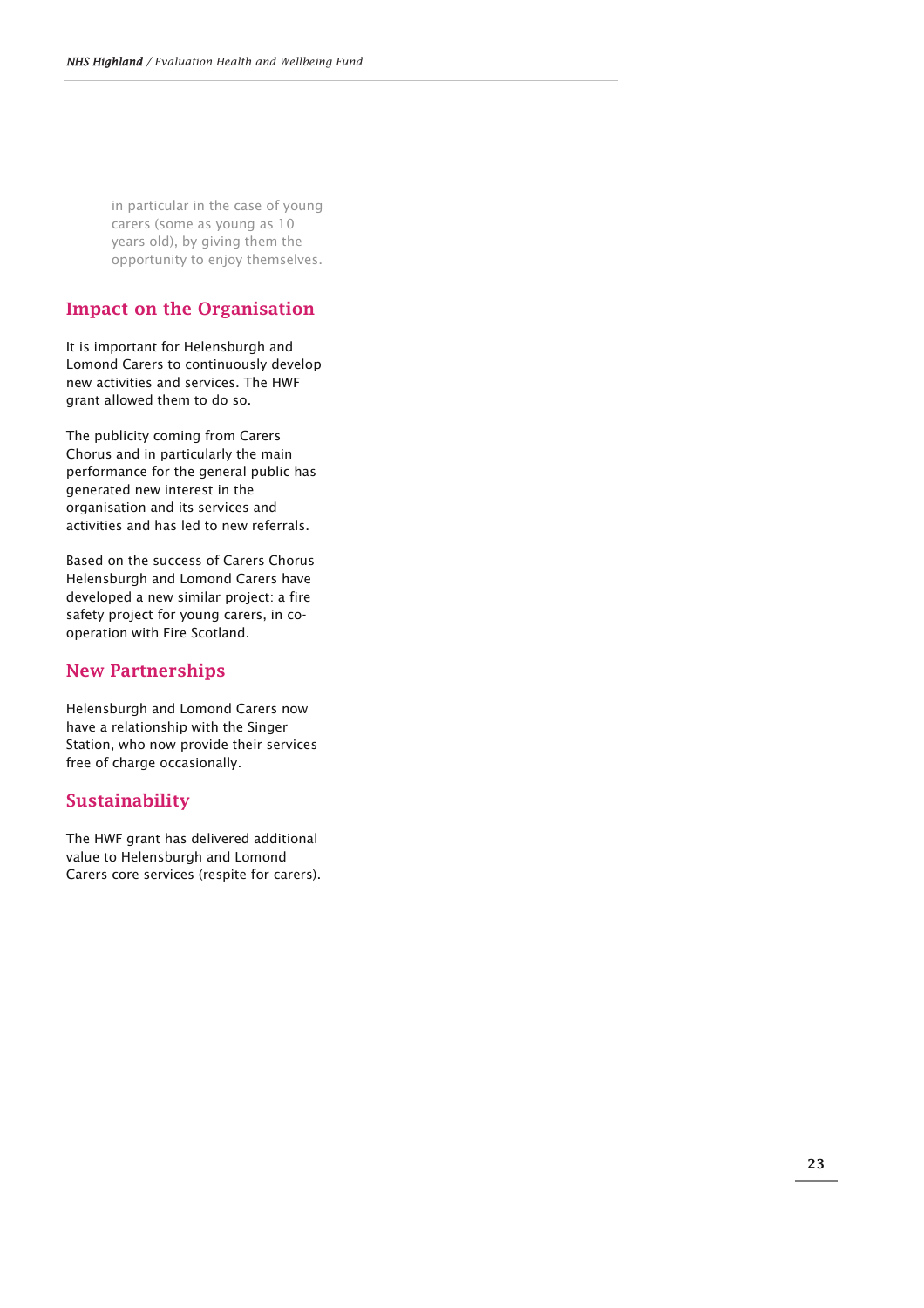### Bute Advice Centre - Assisting People in Need

#### The Issue

It is often very difficult for those without specific financial knowledge to be wholly self-reliant regarding their financial situation and many need assistance in this area.

This is particularly true for vulnerable individuals; those with learning disabilities, mental health challenges, substance and addiction issues or poorer pensioners.

#### The Project

Based in Rothesay on the Isle of Bute, the Bute Advice Centre offers generalist and specialist independent advice and information on a wide range of topics, including: financial advice, welfare and benefit maximisation, consumer rights, housing problems, including homelessness, tenancy and landlord issues, and rent issues.

The Bute Advice Centre has been operating for thirty years and is uniquely placed to react to local issues.

The Advice and Assistance Project educate and assist customers so that they become able to manage their financial relationships and budgets as well as their mental and emotional wellbeing.

#### The Beneficiaries

It is estimated that the project has collectively helped approximately 400 customers, a huge proportion (80%) of whom are vulnerable; have learning

difficulties, substance/addiction issues, or mental health difficulties.

#### Health and Wellbeing

The financial knowledge and skills level of most of their customers is very poor and this ultimately results in financial stress and a lack of confidence.

Where realistic, the Advice and Assistance Project promotes selfefficacy and many customers receive the skills to develop and learn to look after their own finances as well as other issues. Due to their personal situation, some customers will never be wholly self-sufficient and will always need additional support but many can learn and become educated and financially self-reliant.

Since the project began, customers have reported: increased confidence; reduced stress, reduced anxiety, the ability to stand on their own two feet, self-sufficiency, and improved general mental health. Also, many poorer pensioners are assisted to understand the processes around disability benefits among others. As such, there has been a dramatic turn-around for many.

#### Impact on the Organisation

The Bute Advice Centre reports a higher footfall since the grant from the HWF. The organisation use the other services they offer (such as the Foodbank) to promote the Advice and Assistance Project.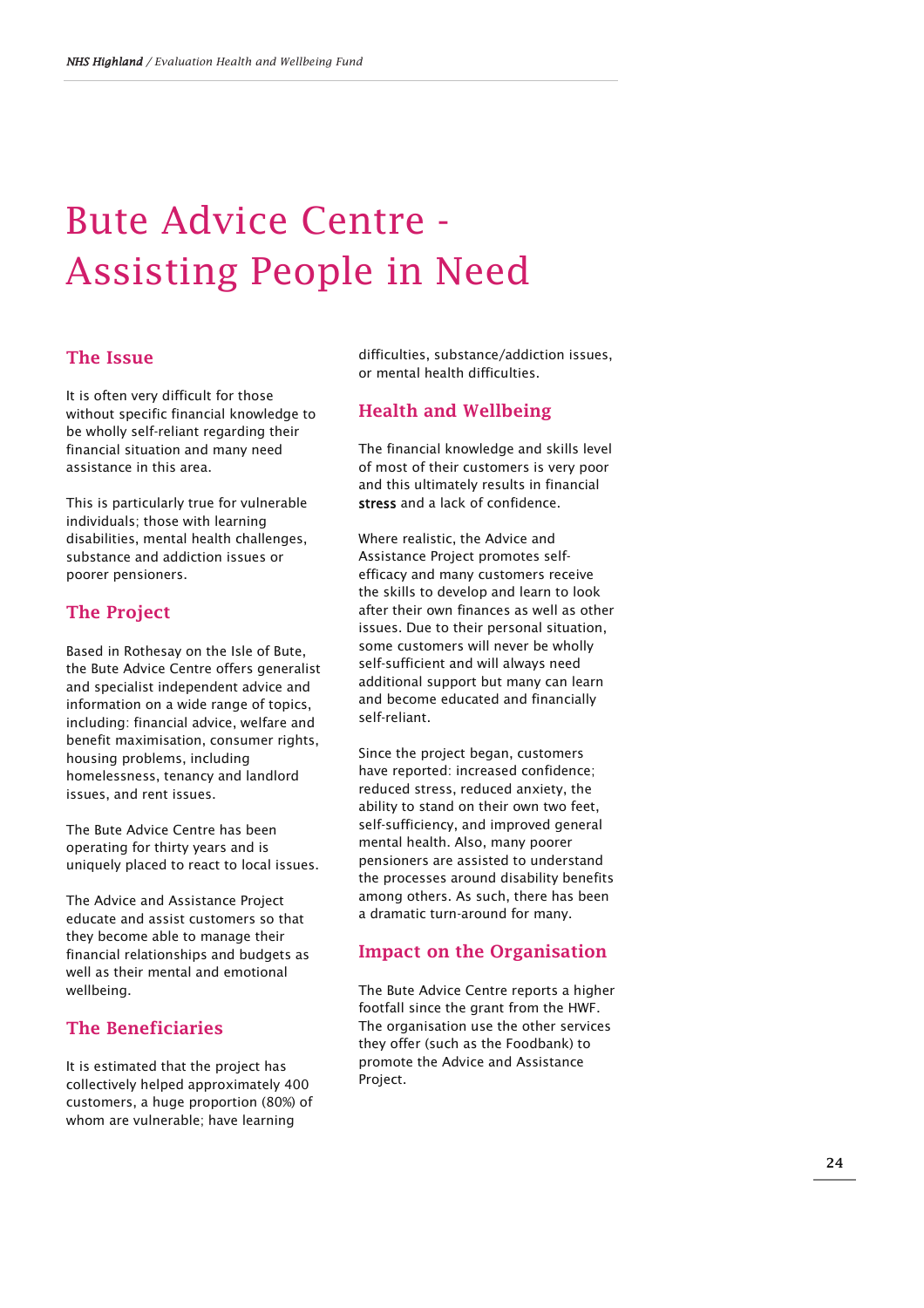It was reported that receiving the HWF grant vindicates the work that they engage in.

#### New Partnerships

Having to report back to the Network and attending Network meetings has been hugely beneficial to the Bute Advice Centre.

It has led to informative peer group discussion, referrals from partners and the development of close relationships with three other funded projects.

Networking at the meetings was said to be one of the most important reasons for attending since it allows the exploration of potential collaborations. Attendance at the Health and Wellbeing Network Meetings was always prioritised because of the opportunity to network and learn about other organisations and projects.

#### Sustainability

The HWF grant has helped the sustainability of The Bute Advice Centre.

It also allowed them to continue collecting customer data to track improvements and good working practices.

The HWF grant also allowed them to look for match funding from elsewhere which had an impact on the overall sustainability of the organisation.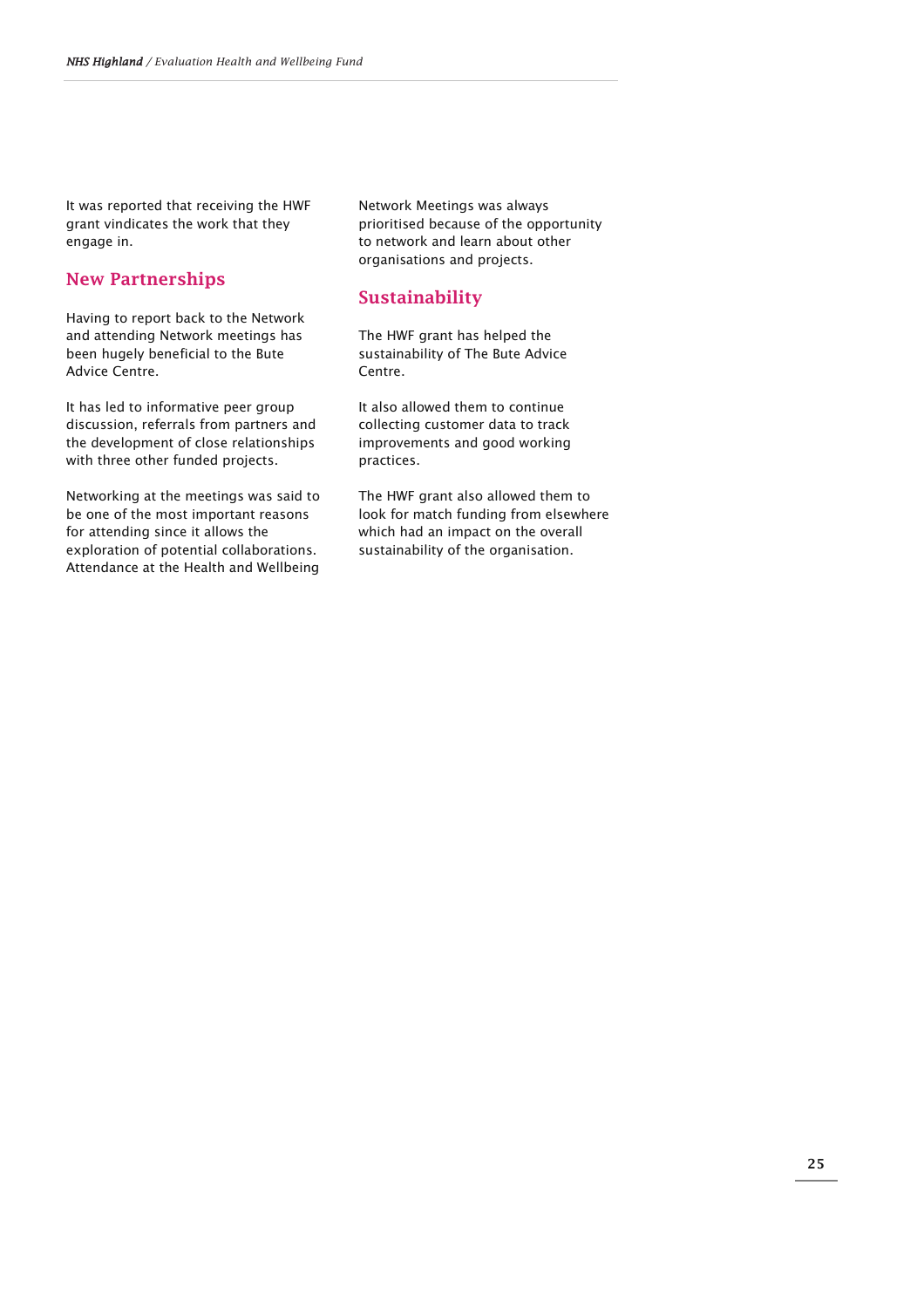## Islay Link Club – Peer Support Group

#### The Issue

For those Islay residents experiencing mental health difficulties, there is a gap in provision.

Living in a small community can amplify and intensify the stigma attached to mental health issues and before the Link Club, there was no other service that catered for this group outwith a clinical setting.

Based on clinical mental health referrals on Islay (97), there is clearly a need for the Peer Support group.

#### The Project

Islay Link Club is a social activities club based in The Columba Centre on Islay, part of the Gaelic College.

The inclusive Peer Support group attempts to lessen the stigma attached to mental health difficulties and provide a safe forum for discussion as well as diversionary and socialisation activities for members. The group runs on a Monday as a drop-in service from 10am to 4pm.

#### The Beneficiaries

With four regulars and a few other attendees the start of the group has been slow, but it is expected the forthcoming open day will significantly boost numbers.

#### Health and Wellbeing

The Link Club will have a number of positive impacts on the health and wellbeing of the members, including:

- Improved mental health and wellbeing: being part of the peer support group and related social activities has reduced the anxiety, stress or depression of members.
- Increased social interaction/reduced isolation: experiencing mental health issues can be a very isolating experience and attending The Link Club helps break that cycle.
- Increased confidence and selfesteem: sharing their experiences with peers and offering group social diversionary activities helps the members grow their confidence and self-esteem.

#### Impact on the Organisation

The organisation has been trying to establish the peer support groups for a few years now with no success. The service only exists due to the grant from the HWF.

In addition to their voluntary three board members, they now have a coordinator working 12hrs a week to properly organise and push the service forward and the forthcoming open day will complement this.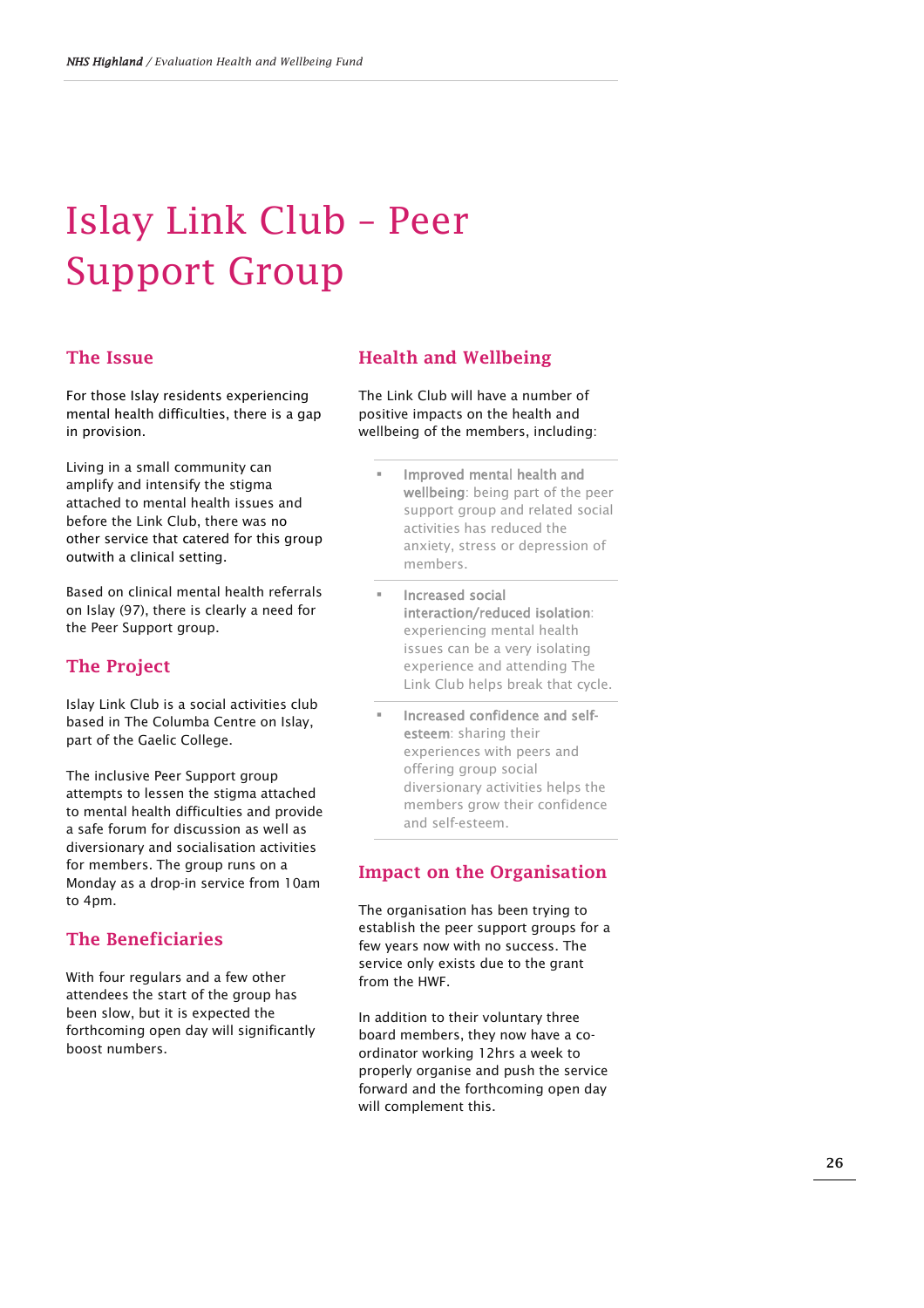#### New Partnerships

The Link Club has forged new partnerships with a number of local organisations, including: mental health charities; MS Argyll and Long Term Conditions; Dochas Carers Centre in Lochgilphead; and Survive and Thrive (domestic abuse). Many will be attending the open day and will potentially be involved in joined up working in the future.

#### Sustainability

Once the attendee numbers have increased and the need for the Peer Support Groups has been proven, The Link Club is confident to access other funds.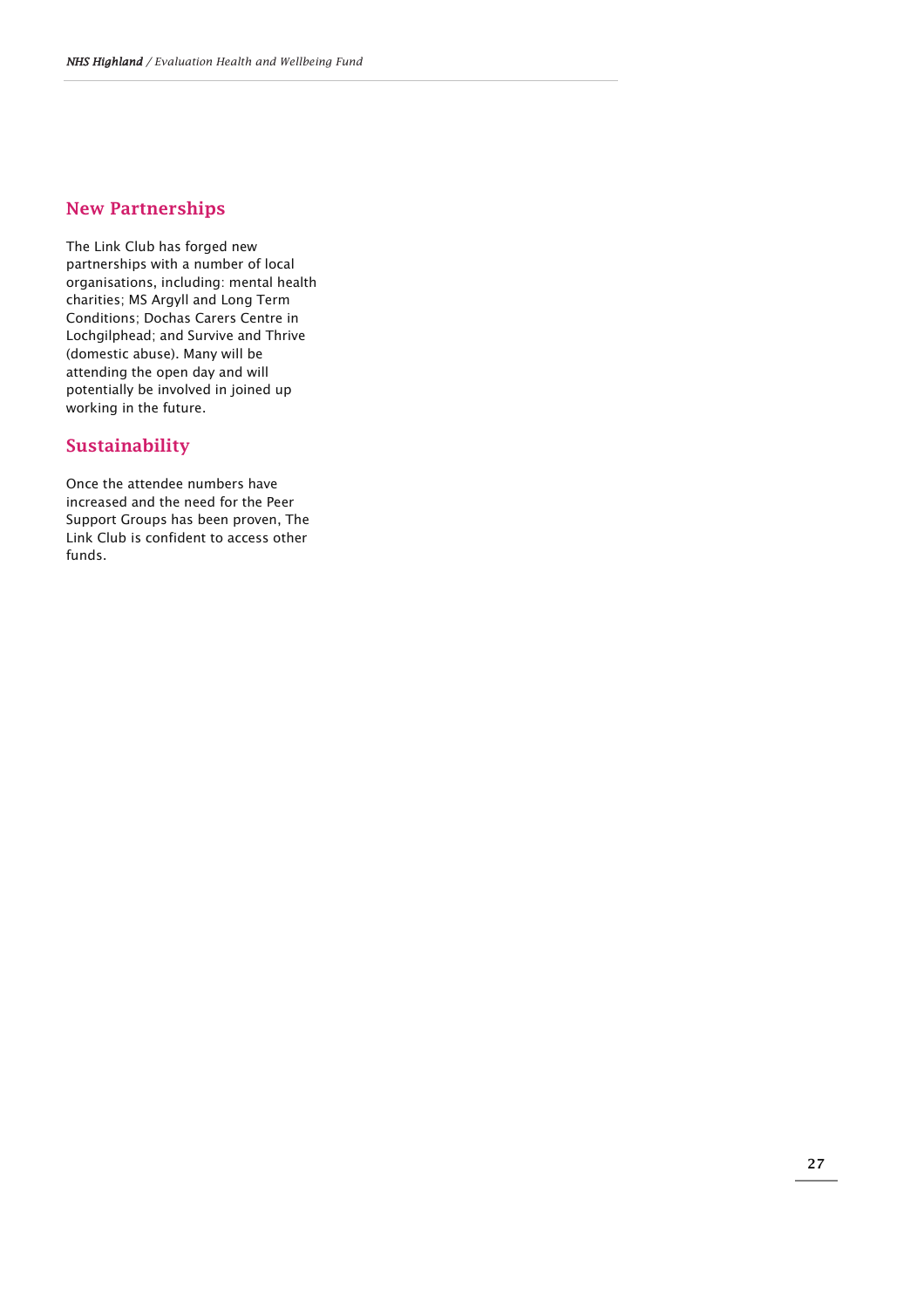### MAYDS - Dance Mania

#### The Issue

In rural areas the only available option for girls interested in dancing is usually limited to ballet, which is unattractive for many.

All other sport activities in the area are traditionally male dominated (football, rugby, shinty).

#### The Project

On request from some local girls, Dance Mania started dance classes for girls in modern dance styles, such as hip hop and street dance three times a week.

Dance Mania has shown off their progress in public displays and performances and went on a trip to see Street Dance group Diversity.

#### The Beneficiaries

The classes were attended by 30 young people (9-16 years old), mainly girls, with a core of 18 young people regularly attending.

Four of the young people were trained up as dance leaders through Youth Scotland.

#### Health and Wellbeing

Dance Mania had a number of health impact on the participating girls, including:

 Increased fitness: by taking part in dance practices three times a

week the girls increased their fitness.

- More activities for young people: Dance Mania gave girls the opportunity to take part in a regular activity.
- Increased social interaction: Dance Mania allowed girls to meet their peers.
- Increased confidence and selfesteem: performing in public increased the confidence of the girls. Also being trained up as dance leaders gave a huge boost to the confidence of the four leaders.

#### Impact on the Organisation

The HWF funded the pilot-phase and allowed the group to test their ideas. After the initial pilot, Dance Mania is now established as a regular group. The group is still growing in membership.

#### New Partnerships

Through the HWF and the Health and Wellbeing Network meeting Dance Mania has come into contact with many other local organisations.

#### Sustainability

The participants pay a small fee for the classes. The group is growing and new faces means that they can keep the costs down which will help sustainability. Now that the need for the service is established, the group has been able to access to other funding.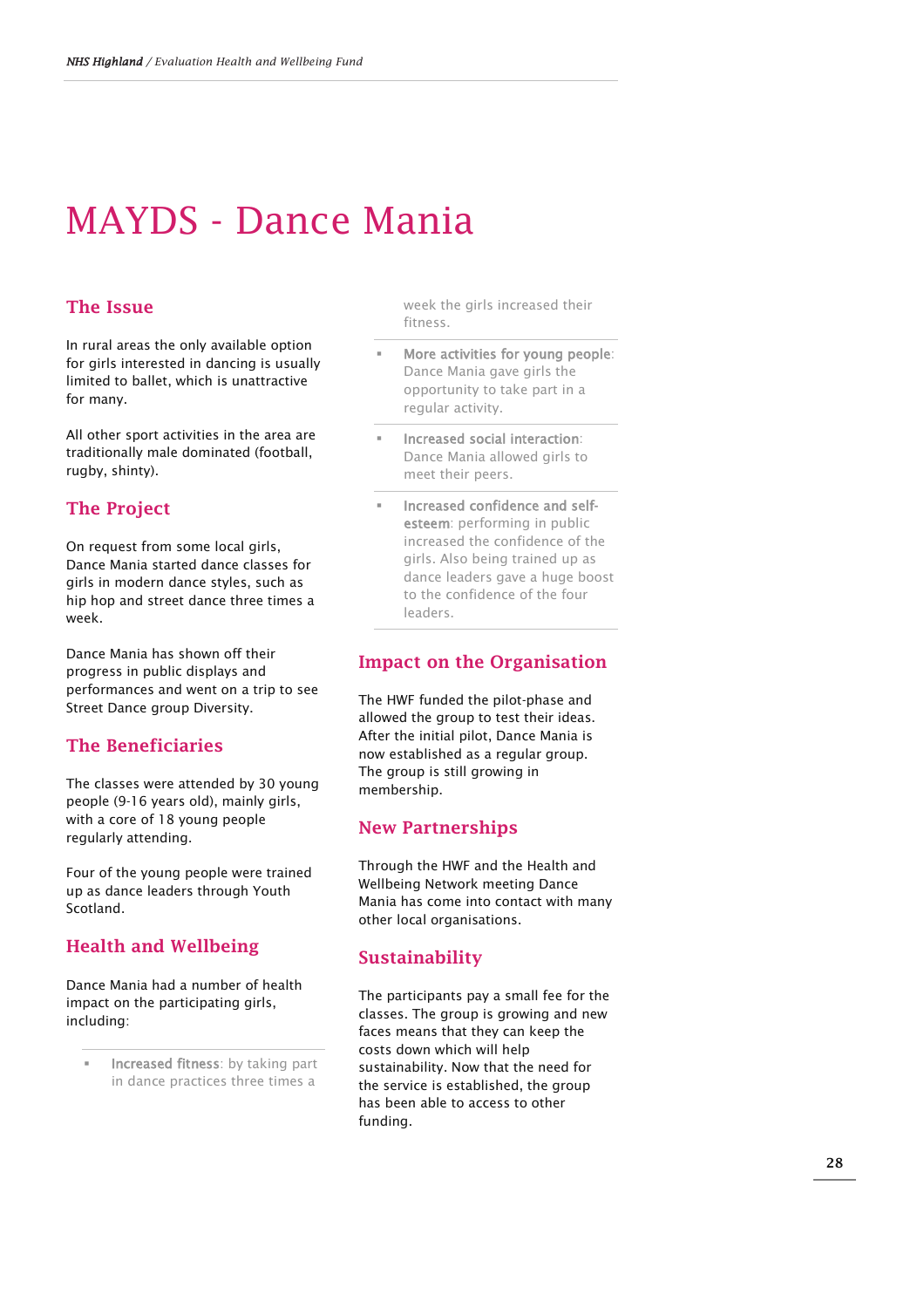## Kintyre Youth Café – Kintyre Late Night Football

#### The Issue

There is very little for young people in Campbeltown to do on Friday nights. Therefore young people are hanging around the streets, drinking and getting involved in anti-social behaviour.

#### The Project

The Kintyre Youth Cafe is a group run by young people for young people and the wider community.

To create diversionary activities for young people who might potentially be engaging in risky behaviours on Friday nights Kintyre Youth café ran 20 football sessions from 7-10pm.

After the football sessions the young people relax in the café.

The local football association agreed to provide qualified coaches and the local police are involved as referees.

#### The Beneficiaries

The football sessions are attended by an average of 40 young people each week, 4 police officers and 6 local FA representatives.

#### Health and Wellbeing

The Late Night Football achieves a range of health benefits, including:

 Increased fitness: playing regular football increases the fitness of the young people. It also stimulates the young people to play more football on other days.

- Healthy Weight: being physically more active had a positive effect on their weight.
- Increased confidence and selfesteem: playing games and working together as a team increased their confidence and self-esteem.
- Reduced substance use: when playing football and going back to the cafe afterwards young people were not drinking. After the game they were too tired and went home. The football also had a positive effect on their general alcohol intake.
- Positive relations with the Police: playing regularly with members of the Police force broke down barriers and established positive relationships.

#### Impact on the Organisation

Without the HWF the Late Night Football would not have happened and young people would still be more involved in harmful activities.

Due to the football project some of the parents come to the café and get involved.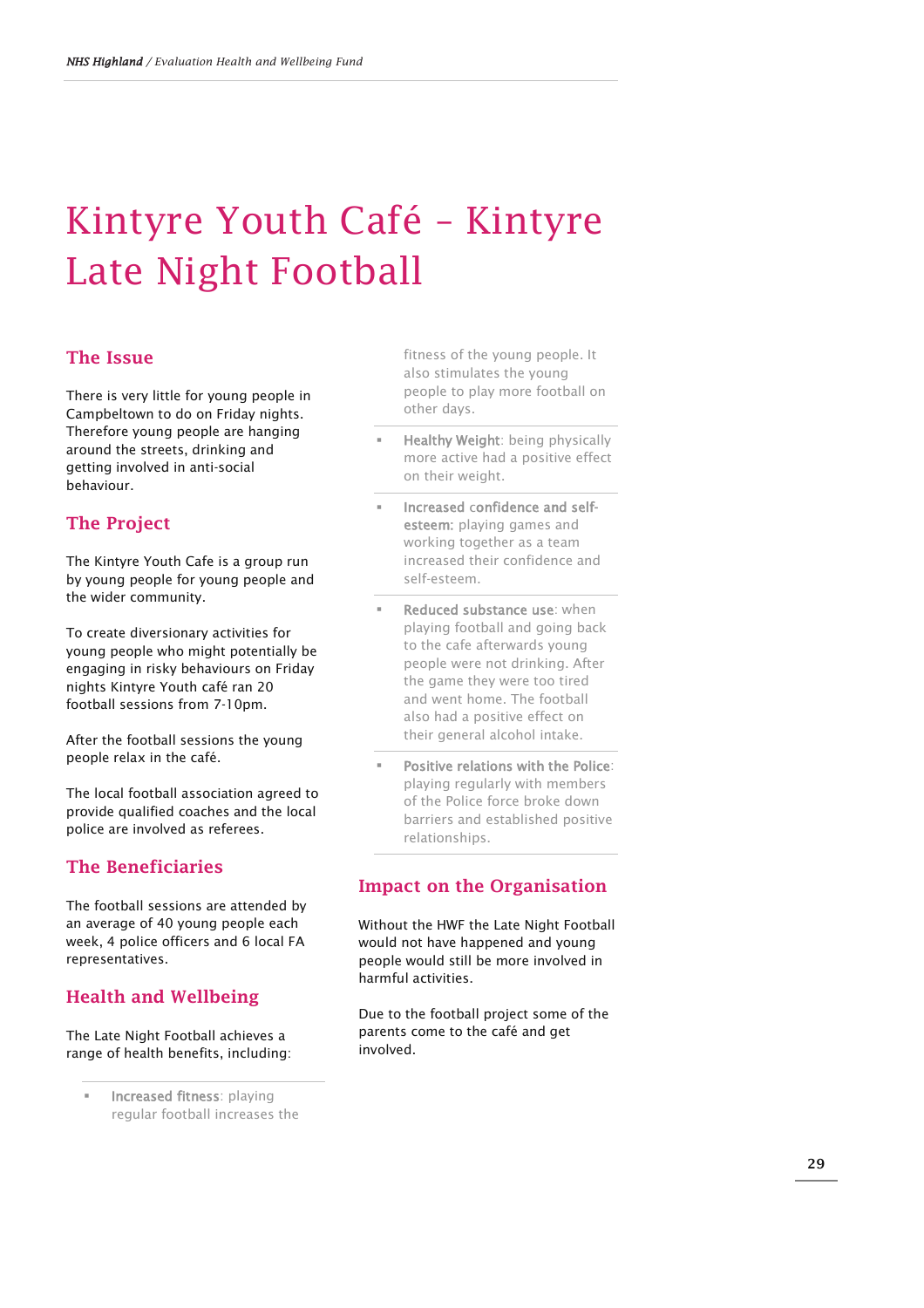#### New Partnerships

Through the project closer links have been formed with the local FA and the local Police.

Through the Local Health and Wellbeing Network the Kintyre Youth Café keeps up to date with what other local activity is going on in their area.

#### Sustainability

Now that the need and benefits for the project have been established, the Kintyre Youth Café is confident that they can access other funds to continue.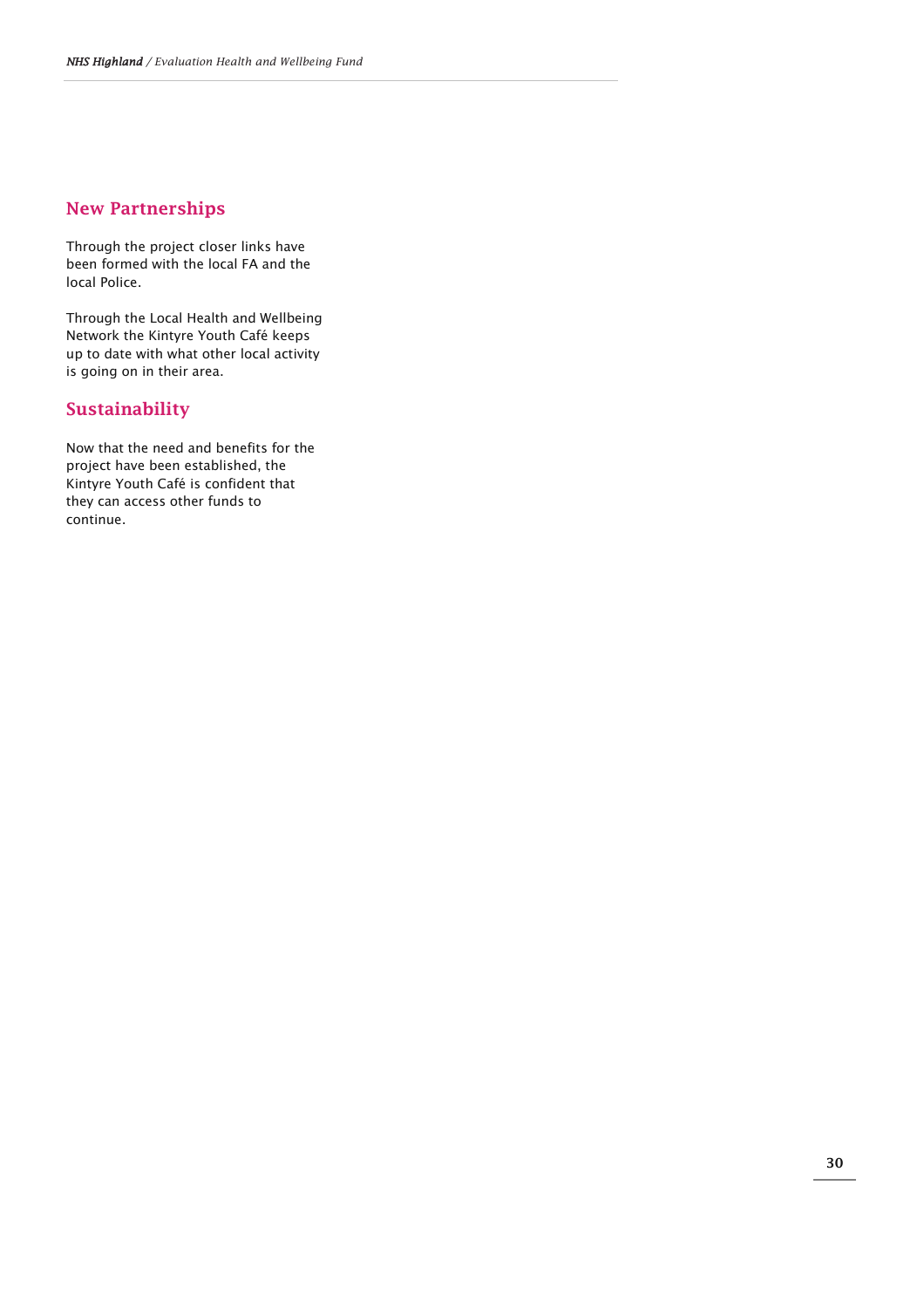### 7. Conclusions

This Section draws conclusions from the research and makes recommendations for the improvement of the HWF in the future.

The HWF distributed £163k over 148 projects in Argyll and Bute over the period 2012/13 and 2013/14, with an average grant of just over £1,100.

The grants are spread around the seven Health and Wellbeing Network areas, according to a formula based on the NRAC resource allocation.

#### Impact on Communities

Despite the relatively small amounts of grant funding, the HWF has had a significant impact on local communities.

The Fund has delivered across the eight Strategic Priorities of the Joint Health Improvement Plan.

Although at first instance the focus seems to be on Health Inequalities, Mental Health, Healthy Weight and Early Years, this is not necessarily the case. Projects are qualified under more than one priority (up to 7 priorities for one single project), and it is impossible to determine the relative weight of the priorities.

The Fund has achieved a great number of outcomes for local communities. In total we identified 33 different outcomes, of which the most common are:

- Increased fitness
- Increased social interaction/less isolation
- More activities for elderly people
- More activities for young people
- More activities for community members
- More arts, music and cultural activities
- Improved access health services
- Reduced anxiety/stress or depression
- Increased skills
- More volunteering opportunities

#### Impact on Organisations

The HWF has reached a mixture of organisations, including grassroots voluntary organisations. The survey reveals that 40% of funded organisations are voluntary groups that do not employ staff. We believe that the more developed organisations with professional staff may be overrepresented in this survey.

The HWF also has had a significant impact on the funded organisations. All projects achieved what they set out to do; two-thirds even exceeded their objectives.

The Fund had a positive effect on the sustainability of the groups. It increased the capacity of groups to deliver services and activities in the future; improved their reputation;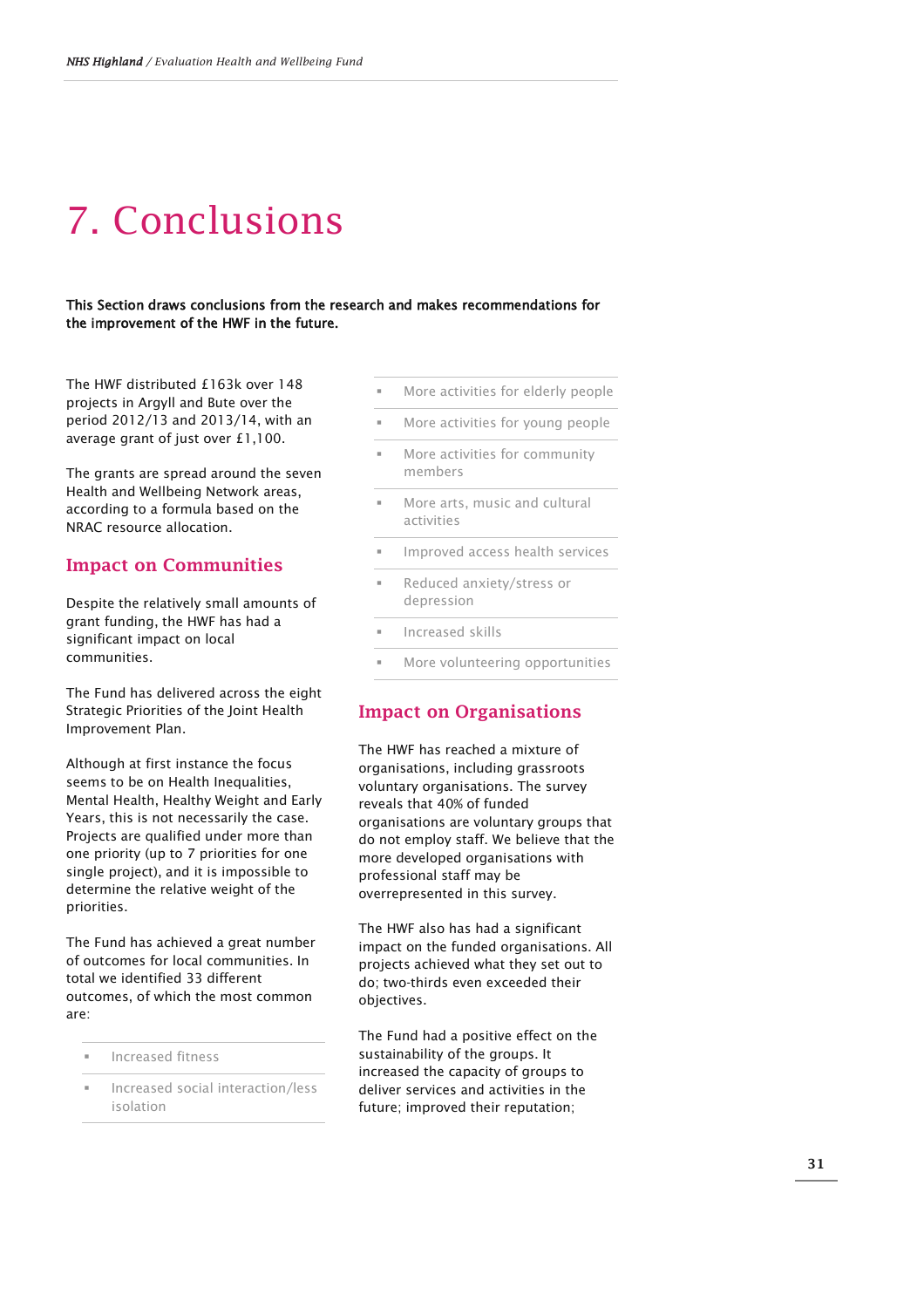allowed them to recruit and develop volunteers; provided facilities and equipment needed to establish services and activities; and opened up access to additional grant funding.

#### Perceptions of the HWF

The HWF was very well received by the funded projects and the other members of the Health and Wellbeing Networks alike.

The various aspects of the fund and the application process were rated 6.6-8.8 on a scale of 1 to 10, with an average rating of 8.

The HWF plays a pivotal role in addressing health inequalities, access to local services and reducing rural isolation.

The HWF is seen to deliver essential resources for grassroots organisations, for many of whom it is the only realistic source of funding.

The public meetings to decide grant allocations add value to the Fund.

The role of the Network Co-ordinators has been valuable and well appreciated.

The HWF helps building the capacity of the local voluntary sector.

The Fund is pivotal to the success of the Local Health and Wellbeing Networks. Without the fund the meetings are less attractive to local people.

> "My whole experience with funding from the H&WB network has been absolutely positive.

#### Research Questions

#### 1. Assess whether the fund has achieved its intended outcomes.

The HWF has fully achieved its initial objectives of supporting preventative health activities and addressing health inequalities

#### 2. Evidence the wider impact of the Fund on the communities in Argyll and Bute.

There is ample evidence that the relatively small HWF has had a significant impact on local communities.

#### 3. Explore the contribution of the Fund to the longer-term sustainability of the funded projects.

The HWF has had a positive impact on the sustainability of the funded projects.

#### 4. Prove the value for money of the Fund

It is clear from the research that the HWF is providing excellent value for money.

"Great stuff, keep up the good work!"

#### Recommendations

For the future development of the HWF we would make the following recommendations:

1. Improve the publicity of the Fund. It is recommended to set aside a budget to advertise the Fund widely in local media and not rely on word-of-mouth and on-line media only.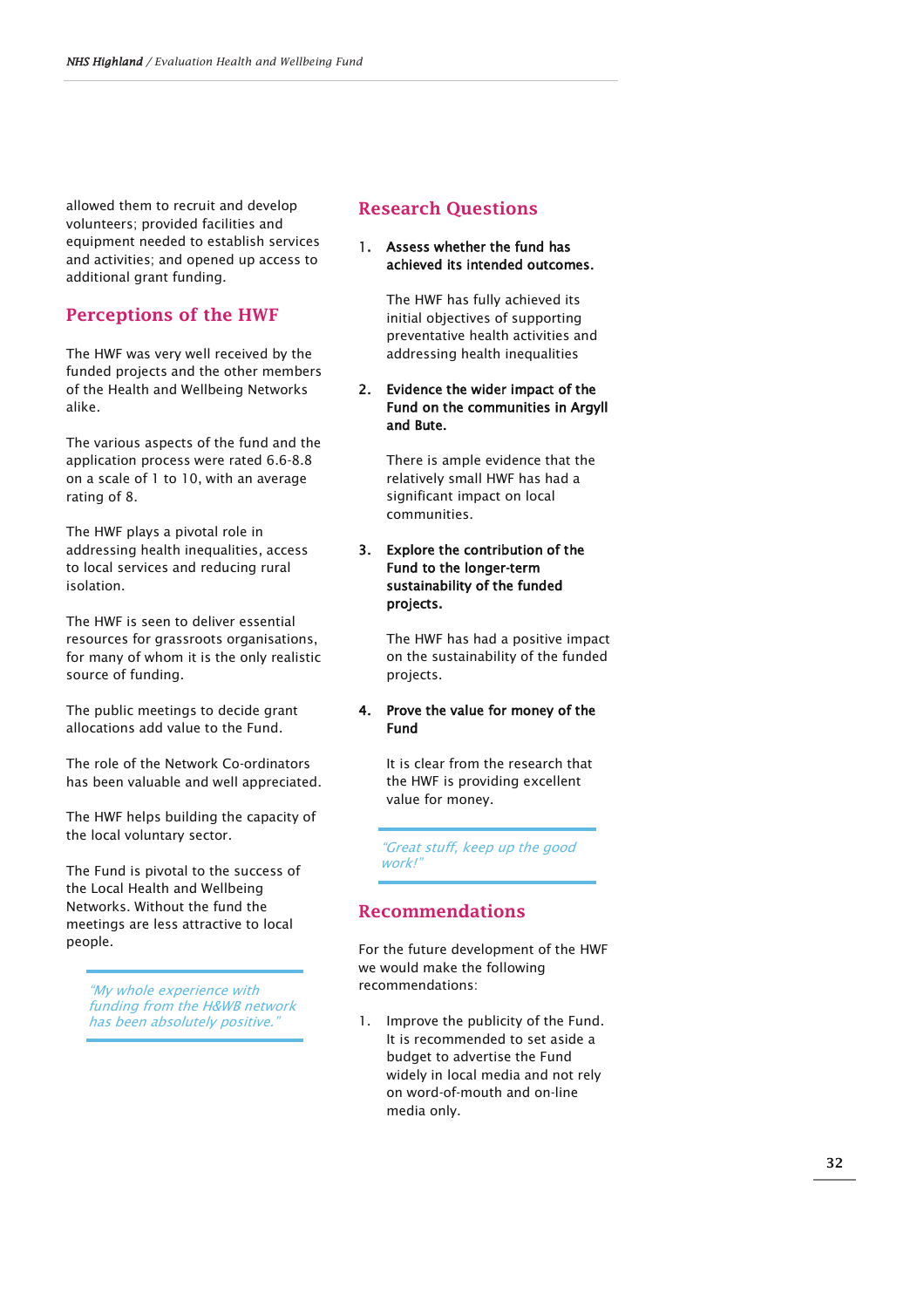- 2. Continue the existing application and allocation process, including the funding decisions in public meetings.
- 3. The current grant amount of maximum £3,000 is right. Increasing this will only increase competition to grassroots groups from more established third sector and public sector organisations, who have other funding routes available.
- 4. The HWF grants are relatively small (maximum £3,000, average £1,105). All HWF grants go to local grassroots organisations that are often well known by the Network Co-ordinators for very specific activities. The Network Coordinators are involved with the groups throughout the HWF funded activities and naturally keep a finger at the pulse and intervene when things go wrong. There is very limited opportunity or incentive for groups to mismanage funds as grant recipients are accountable to their local network

We therefore recommend changing the monitoring procedure in order to cut down on administration time:

- a) Limit monitoring and end-ofgrant reporting to financial accountancy (evidence that the money spend on what it was provide for).
- b) Cease the routine End-of-grant Case Study requirement for all recipients. Only a quarter of the projects completed the case studies and the content and quality varies.
- c) Network co-ordinators should take on more of a role for showcasing the impact of their fund locally in conjunction with their recipients.
- d) Evaluate the impact of the Fund by an annual on-line survey for which the survey administered for this evaluation could be used as a template.
- e) Review the investment of coordinator time in the application process; for example, investigate the possibility of previous fund recipients taking on a mentoring role for new applicants to free up the coordinators time.
- 5. In order to better assess the health impact of the Fund, it would be advisable to ask applicants to select 1 Strategic Priority as their main objective, but allow them to also choose a limited number of other Strategic Priorities.
- 6. The HWF is contributing to the community planning aims and objectives as stated in the Argyll and Bute Community Plan and Single Outcome Agreement 2013- 23. It would make sense to work closely together with other Community Planning partners and, where possible, pool resources. We therefore recommend to start discussions with Argyll and Bute Council and other Community Planning partners to with a view to seek a contribution to the HWF or join up funds (e.g. Third Sector Grants).